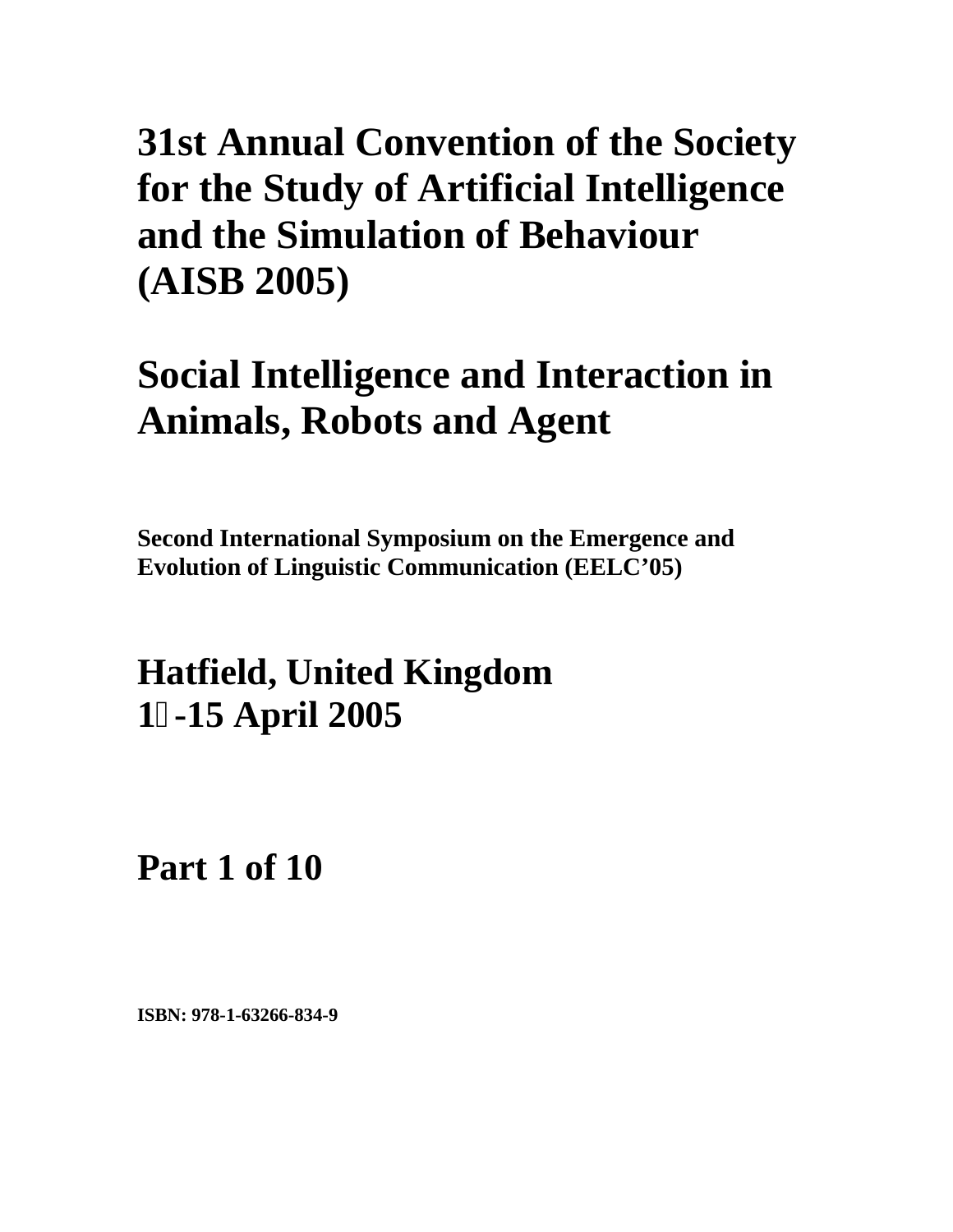**Printed from e-media with permission by:** 

Curran Associates, Inc. 57 Morehouse Lane Red Hook, NY 12571



**Some format issues inherent in the e-media version may also appear in this print version.** 

Copyright© (2005) by AISB – The Society for the Study of Artificial Intelligence and the Simulation of Behaviour All rights reserved.

Printed by Curran Associates, Inc. (2014)

For permission requests, please contact AISB at the address below.

AISB c/o Dr. Katerina Koutsantoni 4 Windsor Walk, Denmark Hill London SE5 8AF UK

Phone: 441 273 678 448 Fax: 441 273 671 320

aisb@cogs.susx.ac.uk

#### **Additional copies of this publication are available from:**

Curran Associates, Inc. 57 Morehouse Lane Red Hook, NY 12571 USA Phone: 845-758-0400 Fax: 845-758-2634 Email: curran@proceedings.com Web: www.proceedings.com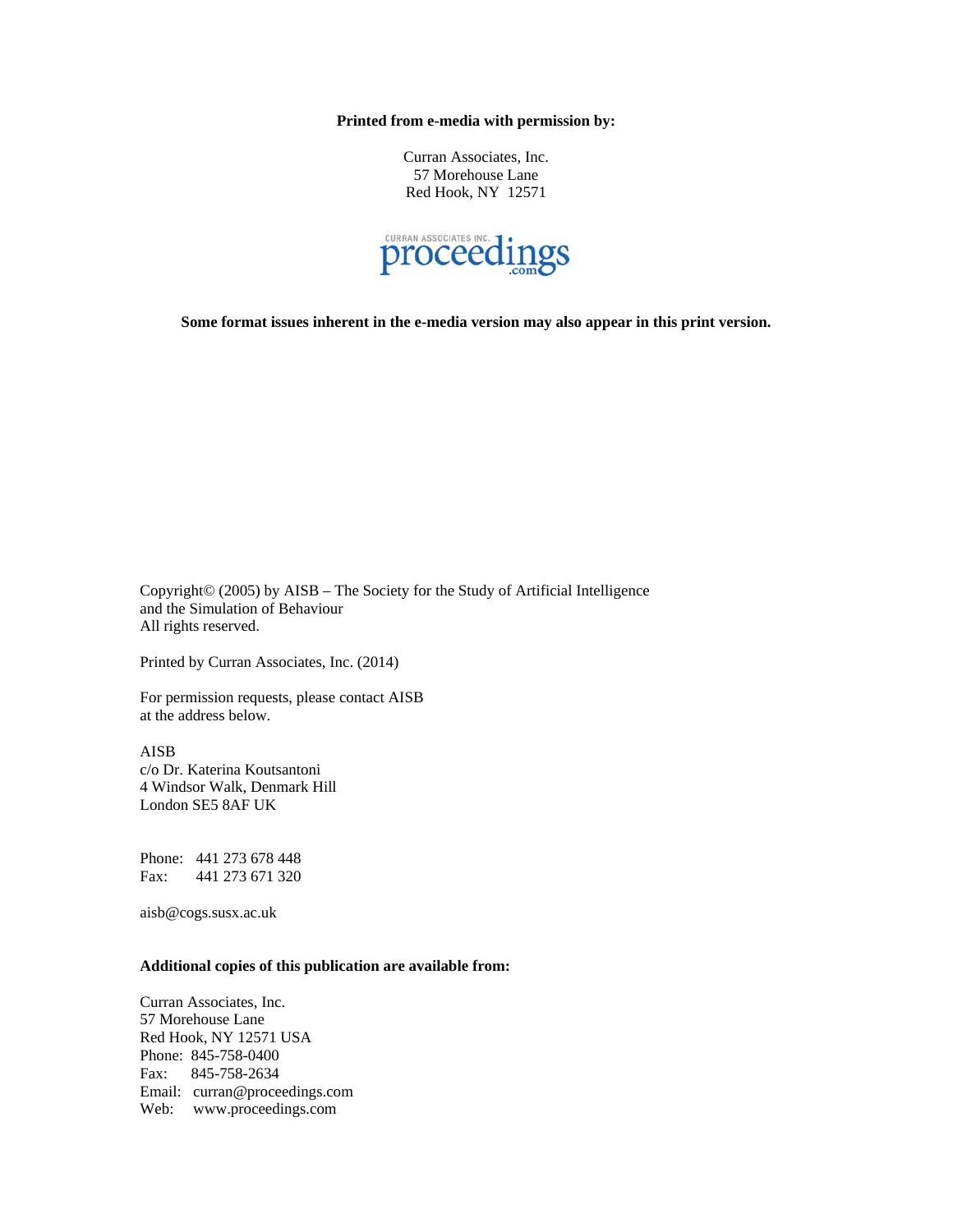| The AISB'05 Convention - Social Intelligence and Interaction in Animals, Robots and Agents i<br>K.Dautenhahn                            |
|-----------------------------------------------------------------------------------------------------------------------------------------|
| Symposium Preface - Second International Symposium on the Emergence and Evolution of<br>Angelo Cangelosi and Chrystopher L. Nehaniv     |
| Tony Belpaeme and Joris Bleys                                                                                                           |
| Alexander Bisler                                                                                                                        |
| Ivana Čače and Joanna J. Bryson                                                                                                         |
| Stephen J. Cowley                                                                                                                       |
| Dara Curran and Colm O'Riordan                                                                                                          |
| W. Tecumseh Fitch                                                                                                                       |
| The Emergence of MetaCommunicative Interaction: some theory, some practice 35<br>Jonathan Ginzburg and Zoran Macura                     |
| Learning and Transition of Symbols in Chaotic Dynamical System: Toward Dynamical<br>Takashi Hashimoto and Akira Masumi                  |
| Dimitar Kazakov and Mark Bartlett                                                                                                       |
| Simon Kirby                                                                                                                             |
| Caroline Lyon, Chrystopher L. Nehaniv, and Bob Dickerson                                                                                |
| Bjorn Merker and Kazuo Okanoya                                                                                                          |
| Language Change in Modified Language Dynamics Equation by Memoryless Learners 77<br>Makoto Nakamura, Takashi Hashimoto and Satoshi Tojo |
| Open Problems in the Emergence and Evolution of Linguistic Communication: A Road-Map<br>Chrystopher L. Nehaniv                          |
| Kazuo Okanoya and Bjorn Merker                                                                                                          |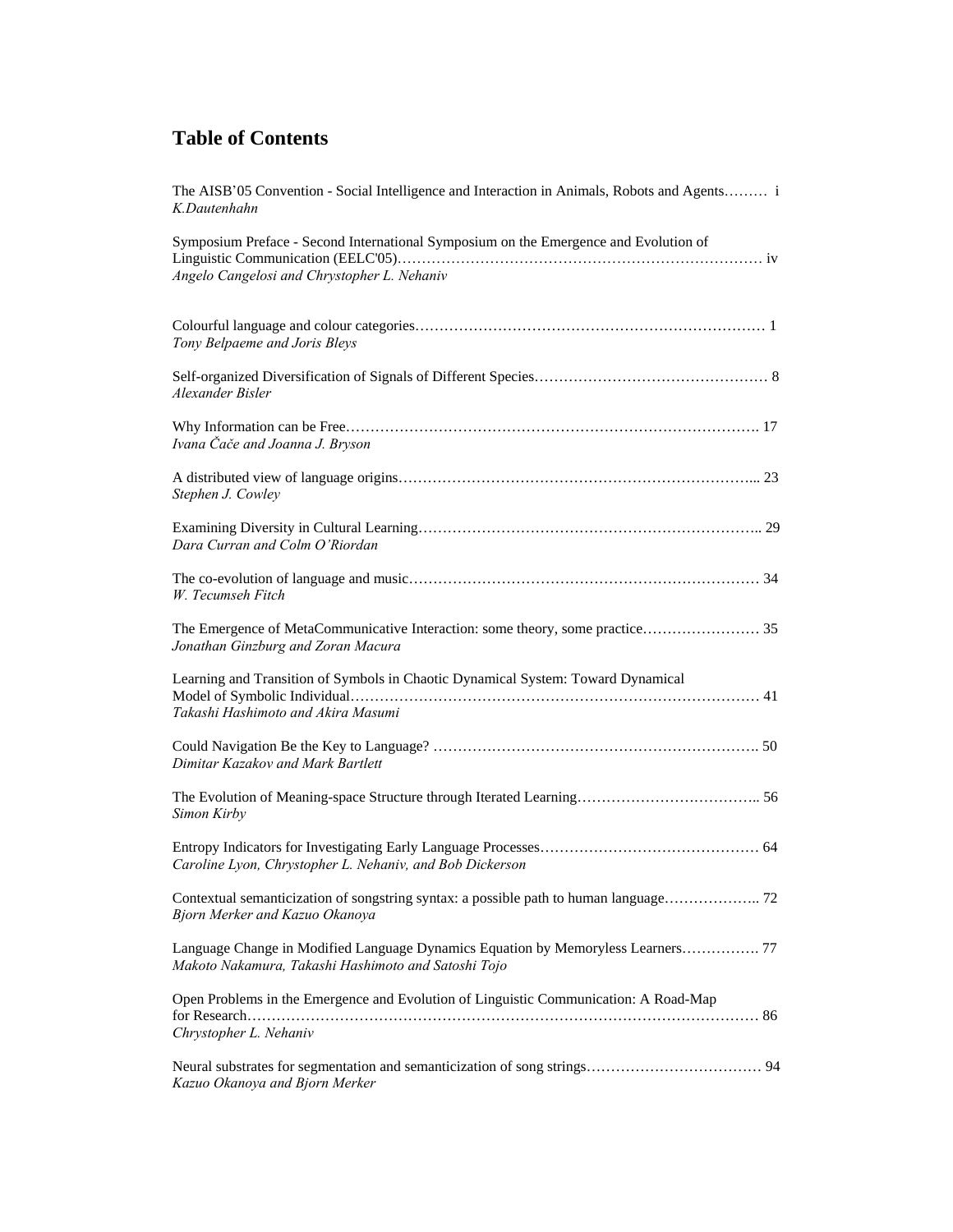| Pierre-Yves Oudever                   |
|---------------------------------------|
| Graham Ritchie and Simon Kirby        |
| Rachel Rosenstock                     |
| Yoshihisa Shinozawa and Akito Sakurai |
| Andrew D. M. Smith                    |
| Luc Steels                            |
| Alison Wray                           |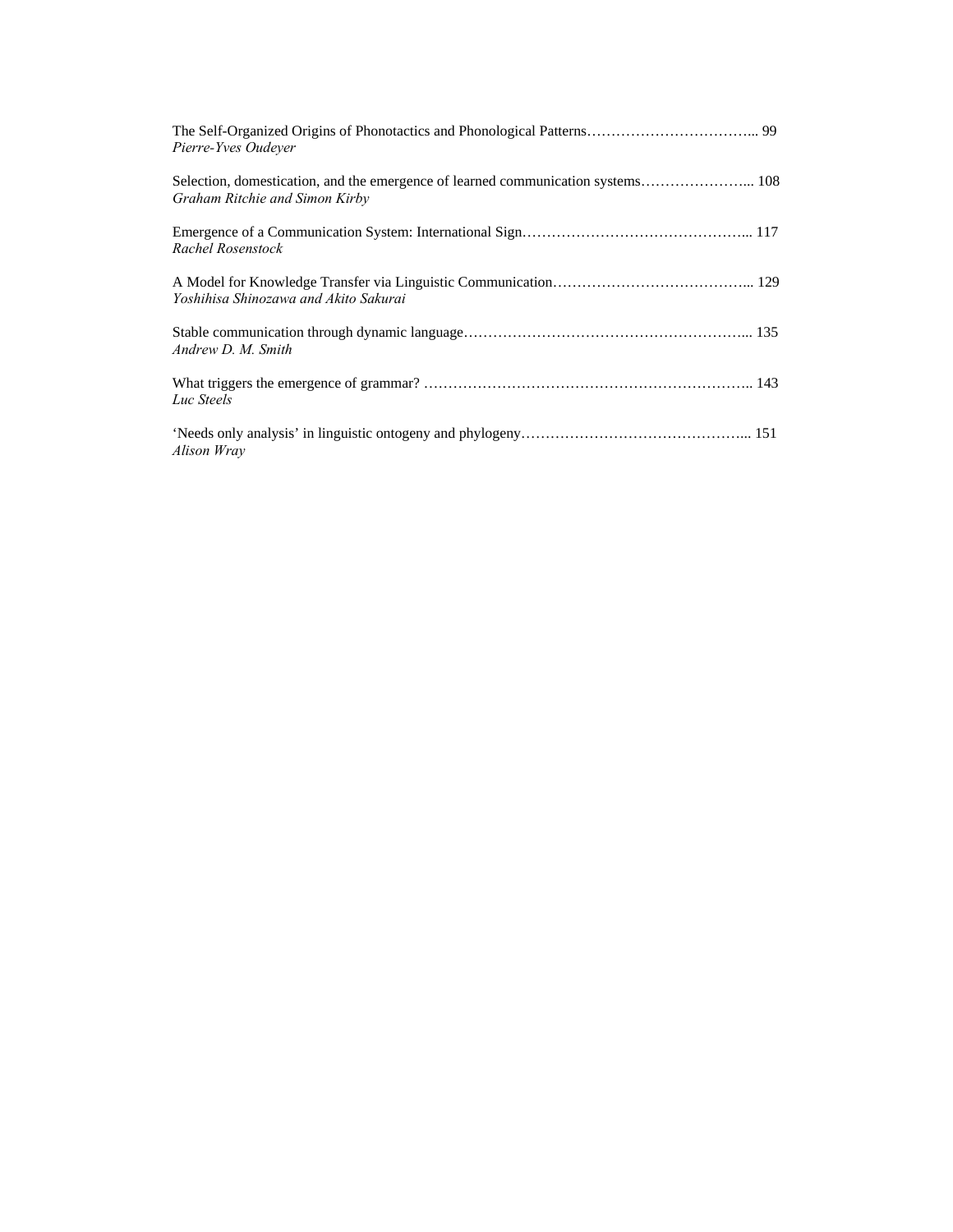## **Social Intelligence and Interaction in Animals, Robots and Agent**

**Agents that Want and Like: Motivational and Emotional Roots of Cognition and Action**

**Hatfield, United Kingdom 1-15 April 2005**

**Part 2 of 10**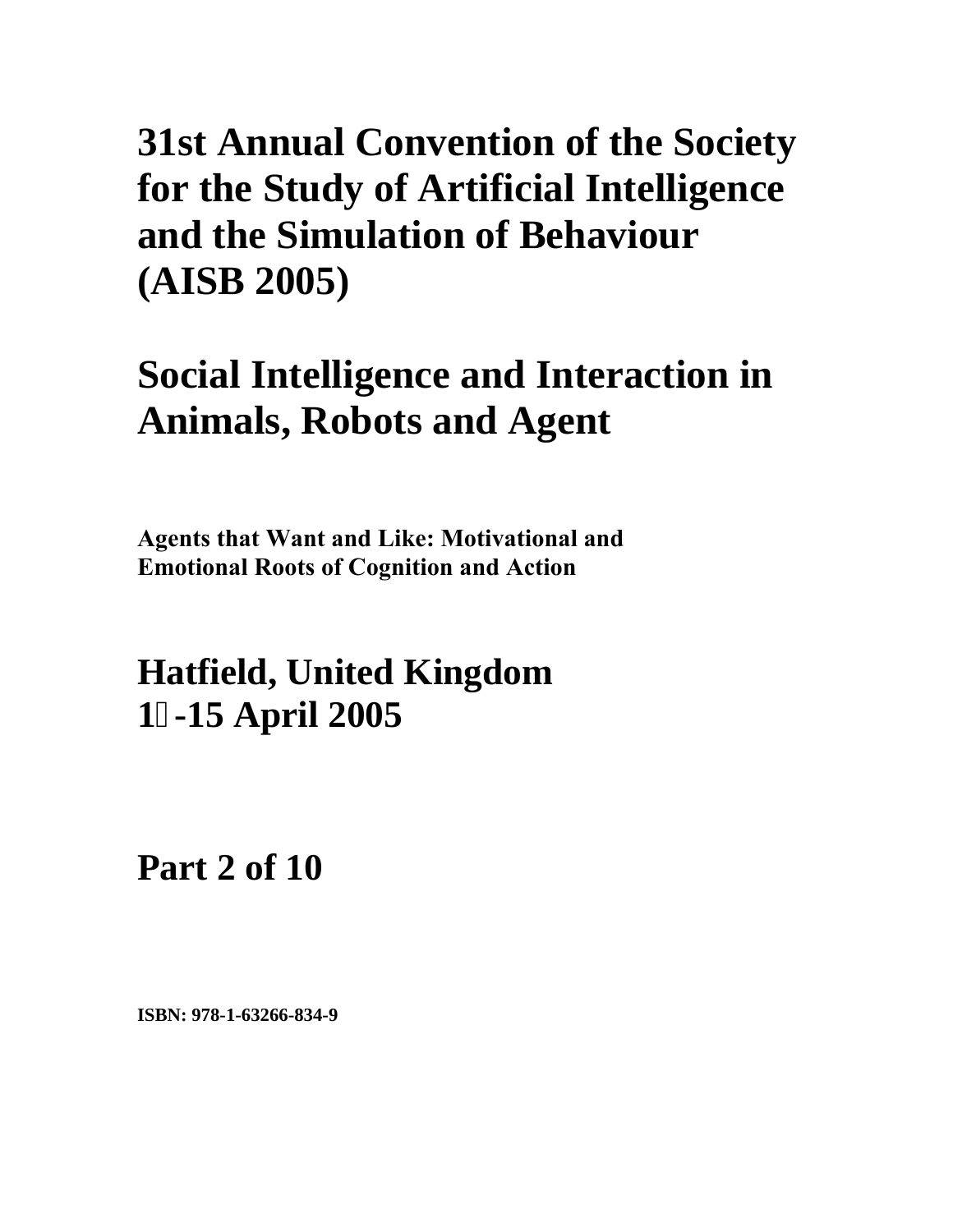| The AISB'05 Convention - Social Intelligence and Interaction in Animals, Robots and Agents i<br>K.Dautenhahn                                                                                                                             |
|------------------------------------------------------------------------------------------------------------------------------------------------------------------------------------------------------------------------------------------|
| Lola Cañamero                                                                                                                                                                                                                            |
| George Ainslie                                                                                                                                                                                                                           |
| Orlando Avila-García and Lola Cañamero                                                                                                                                                                                                   |
| Personality and Learning in Robots: the Role of Individual Motivations/ Expectations/ Emotions<br>Barbara Caci, Maurizio Cardaci, Antonio Chella, Antonella D'Amico, Ignazio Infantino & Irene<br><b>Macaluso</b>                        |
| Philippe Chassy and Fernand Gobet                                                                                                                                                                                                        |
| Analysis of the human physiological responses and multimodal emotional signals to an<br>M. R. Ciceri, S. Balzarotti and P. Colombo                                                                                                       |
| Ignasi Cos-Aguilera, Lola Cañamero and Gillian M. Hayes                                                                                                                                                                                  |
| Figurative language expressing emotion and motivation in a webbased learning environment 37<br>Manuela Delfino and Stefania Manca                                                                                                        |
| Experimental Study Of Emotional Manifestations During A Problem-Solving Activity 41<br>Delphine Duvallet and Evelyne Clément                                                                                                             |
| Peter Goldie and Sabine A. Döring                                                                                                                                                                                                        |
| A consideration of decision-making, motivation and emotions within Dual Process theory:<br>supporting evidence from Somatic-Marker theory and simulations of the Iowa Gambling task 51<br>Kiran Kalidindi, Howard Bowman, and Brad Wyble |
| Nicole C. Krämer, Ido A. Iurgel and Gary Bente                                                                                                                                                                                           |
| Mercedes Lahnstein                                                                                                                                                                                                                       |
| Kamalini Martin                                                                                                                                                                                                                          |
| Carlos Martinho and Ana Paiva                                                                                                                                                                                                            |
| Ryan McKay, Robyn Langdon and Max Coltheart                                                                                                                                                                                              |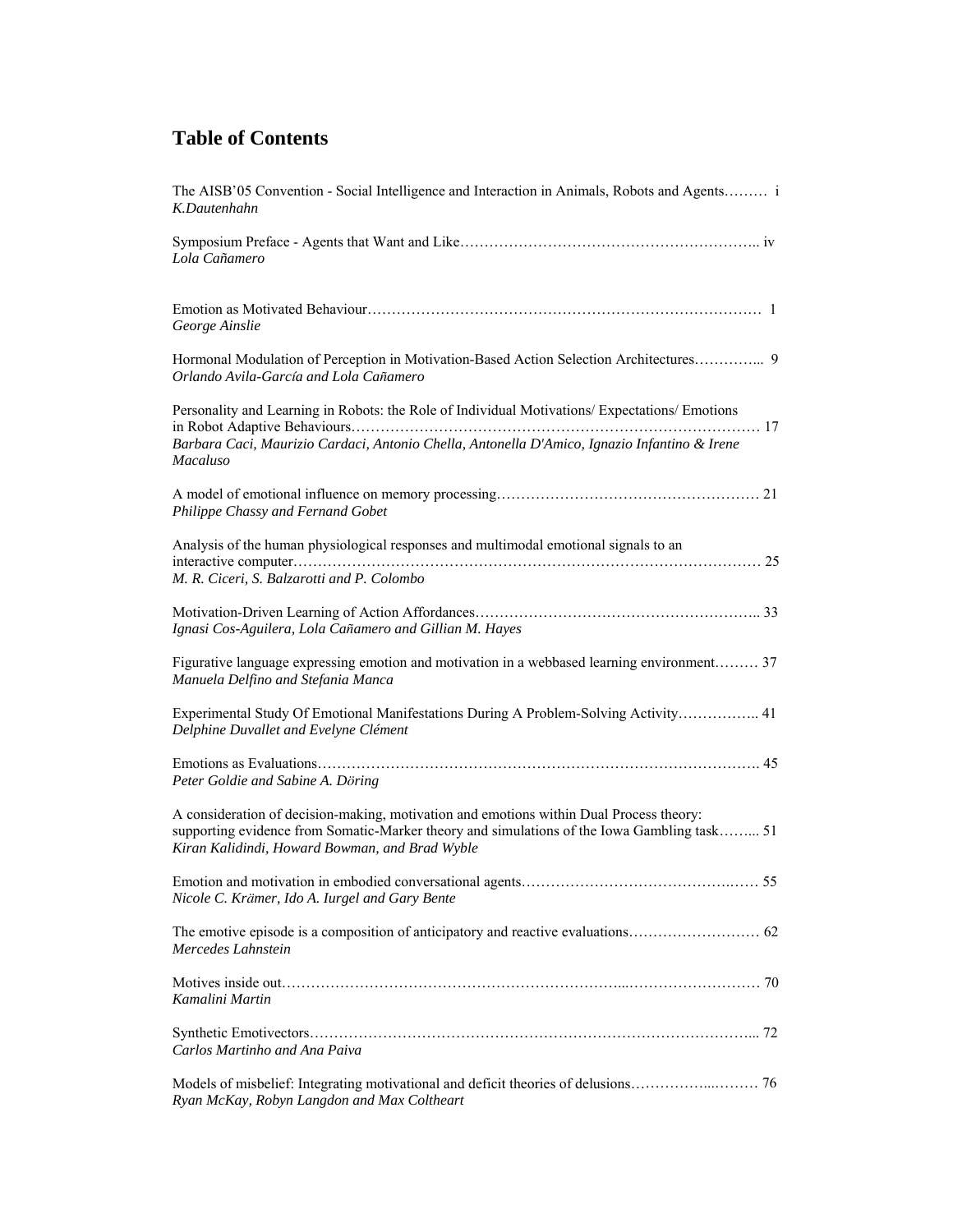| Emotions as reasons for action: a two-dimensional model of meta-telic orientations and<br><b>Ulrich Mees and Annette Schmitt</b>                    |
|-----------------------------------------------------------------------------------------------------------------------------------------------------|
| Cosimo Nobile and Floriana Grasso                                                                                                                   |
| See What You Want, Believe What You Like: Relevance and Likeability in Belief Formation 90<br>Fabio Paglieri                                        |
| Cost minimisation and Reward maximisation. A Neuromodulating minimal disturbance system<br>Karla Parussel and Leslie S. Smith                       |
| Stefan Rank and Paolo Petta                                                                                                                         |
| Symbolic Objects and Symbolic Behaviors: Cognitive Support for Emotion and Motivation in<br>Antônio Carlos da Rocha Costa and Paulo Luis Rosa Sousa |
| Etienne de Sevin and Daniel Thalmann                                                                                                                |
| Integrating Domain-Independent Strategies into an Emotionally Sound Affective Framework<br>Mohd Zaliman Yusoff and Benedict du Boulay               |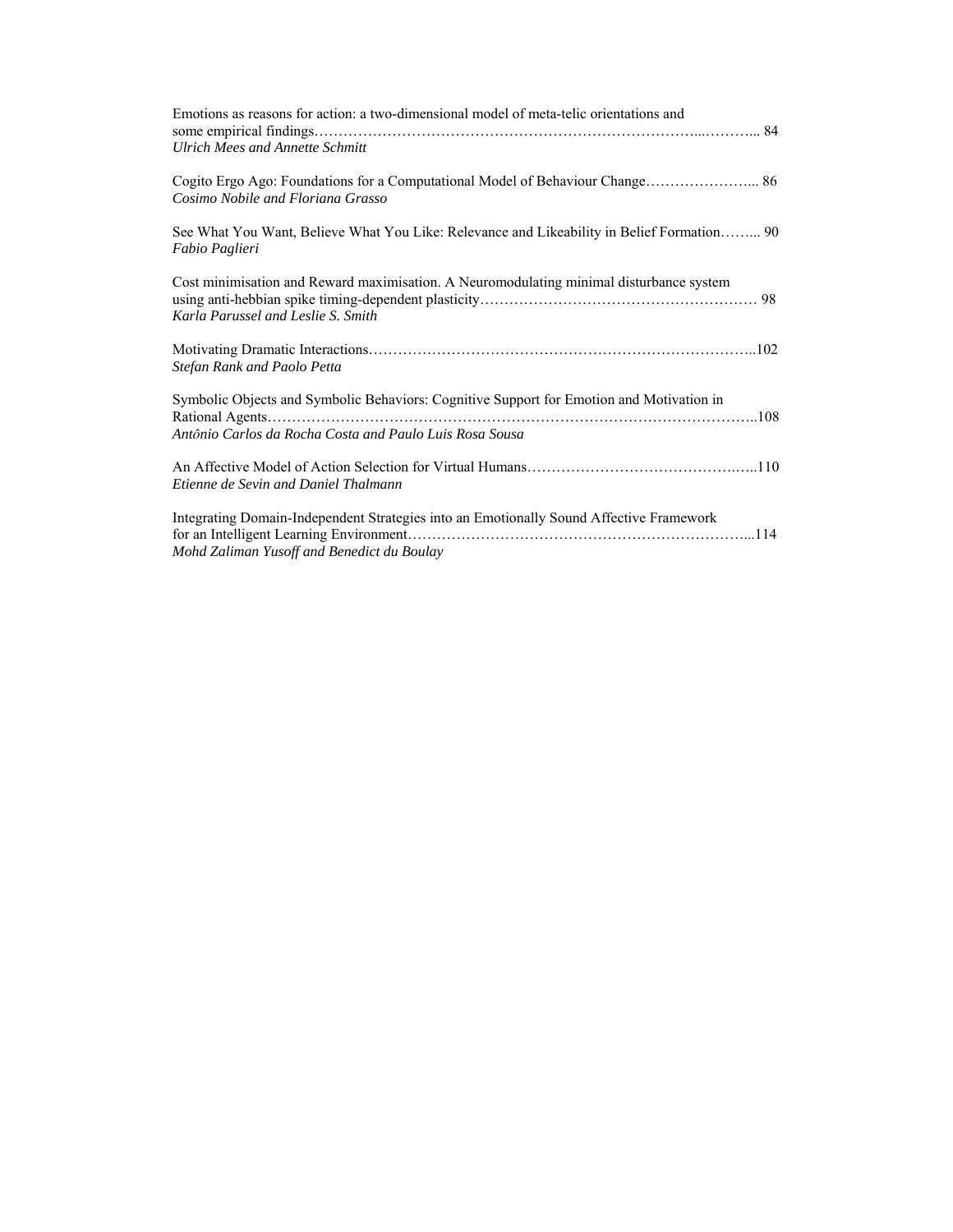## **Social Intelligence and Interaction in Animals, Robots and Agent**

**V**j **k** f '**K**pvgt pc vkqpcnU{ o r qukwo 'qp'' **K** kc wqp'lp'Cplo cn'c pf 'Ct whee w

**Hatfield, United Kingdom 1-15 April 2005**

**Part 3 of 10**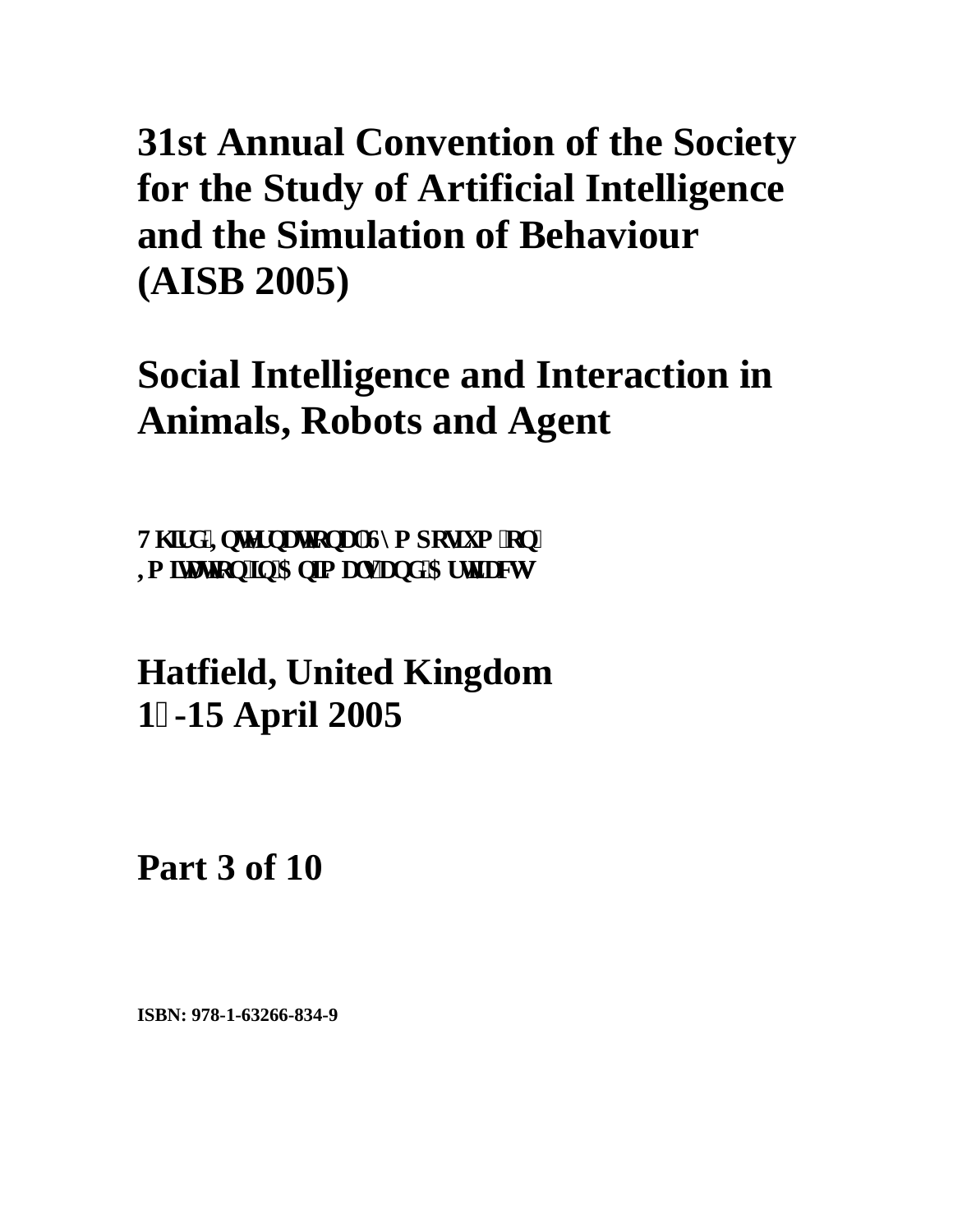| The AISB'05 Convention - Social Intelligence and Interaction in Animals, Robots and Agents i<br>K. Dautenhahn                                                           |
|-------------------------------------------------------------------------------------------------------------------------------------------------------------------------|
| Symposium Preface - Third International Symposium on Imitation in Animals and Artifacts  iv<br>Yiannis Demiris, Kerstin Dautenhahn, Chrystopher Nehaniv                 |
| Carlos A. Acosta Calderon and Huosheng Hu                                                                                                                               |
| Achieving Corresponding Effects on Multiple Robotic Platforms: Imitating in Context<br>Aris Alissandrakis, Chrystopher L. Nehaniv, Kerstin Dautenhahn, and Joe Saunders |
| Luc Berthouze                                                                                                                                                           |
| Arnaud J. Blanchard and Lola Cañamero                                                                                                                                   |
| Joanna J. Bryson and Mark A. Wood                                                                                                                                       |
| Thierry Chaminade                                                                                                                                                       |
| Verena H. Hafner and Frédéric Kaplan                                                                                                                                    |
| Thomas Hellström                                                                                                                                                        |
| <b>Bart Jansen</b>                                                                                                                                                      |
| Hierarchies of Coupled Inverse and Forward Models for Abstraction in Robot Action Planning,<br>Matthew Johnson and Yiannis Demiris                                      |
| A Developmental Roadmap for Task Learning by Imitation in Humanoid Robots 77<br>Manuel Lopes, Alexandre Bernardino, and José Santos-Victor                              |
| Joint Attention Development in Infant-like Robot Based on Head Movement Imitation 87<br>Yukie Nagai                                                                     |
| Grey Parrots Do Not Always "Parrot": Roles of Imitation and Phonological Awareness in the<br>Irene M. Pepperberg                                                        |
| Clare Press, Geoffrey Bird, Rüdiger Flach, and Cecilia Heyes                                                                                                            |
| Joe Saunders, Chrystopher Nehaniv, and Kerstin Dautenhahn                                                                                                               |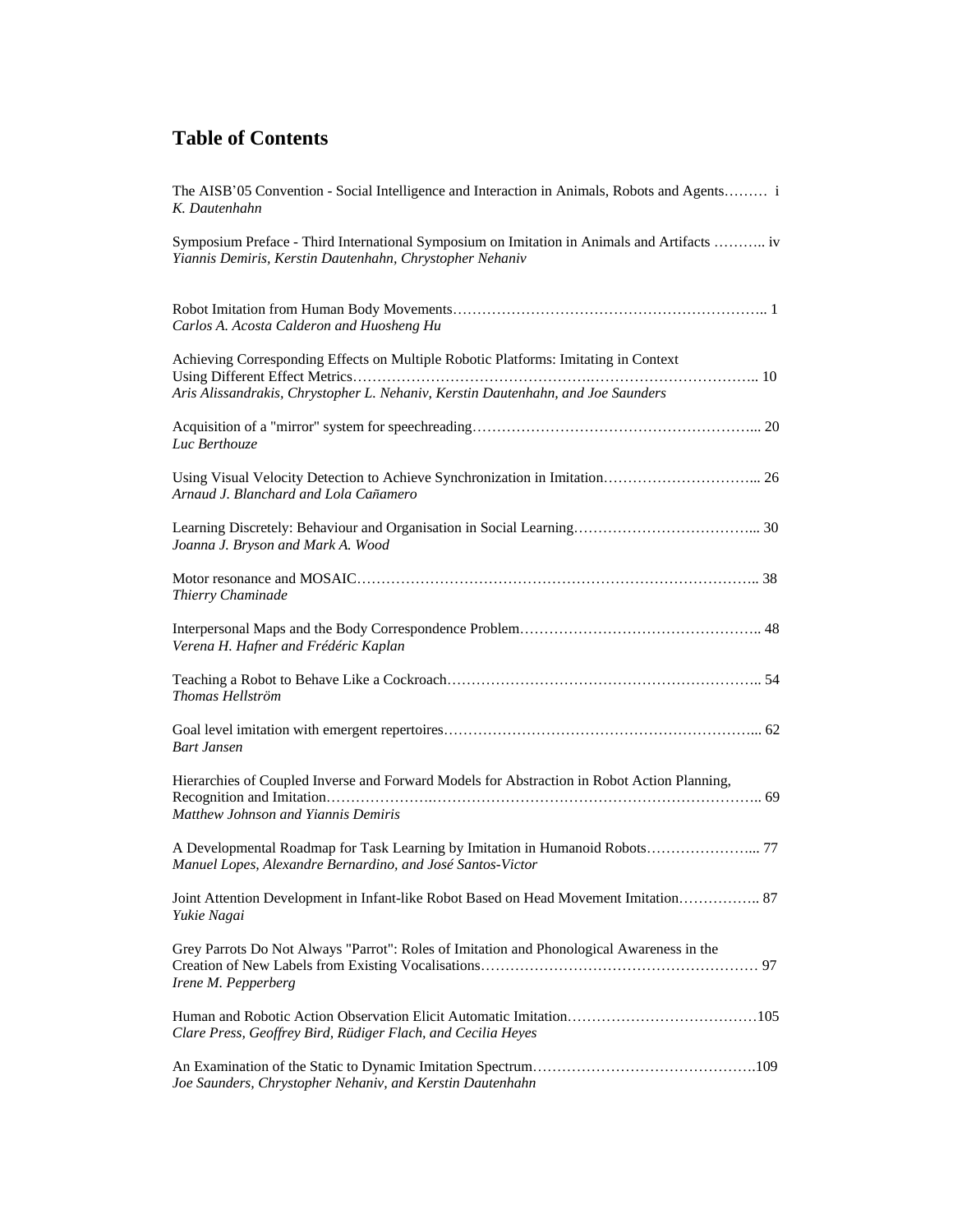| View Sensitive Cells as a Neural Basis for the Representation of Others in a Self-Centered |  |
|--------------------------------------------------------------------------------------------|--|
|                                                                                            |  |
| Eric L. Sauser and Aude G. Billard                                                         |  |
|                                                                                            |  |

Non-Conscious Imitation has Consequences That Go Beyond the Dyad……...……………………...128 *Rick van Baaren and Tanya L. Chartrand*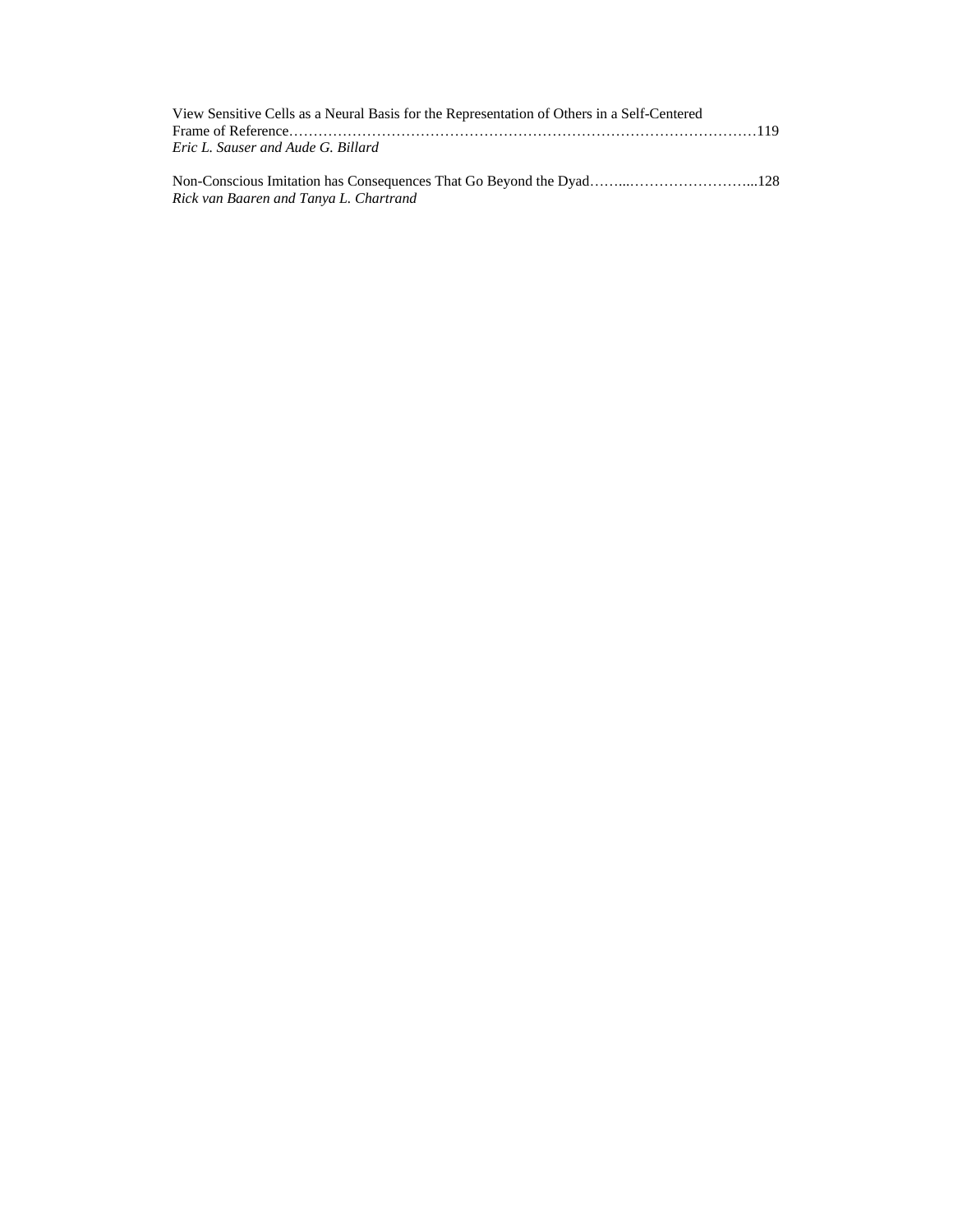## **Social Intelligence and Interaction in Animals, Robots and Agent**

Tqdqvkeu 'O gej cvt qpkeu'cpf 'Cplo cvt qpkeu'lp'vj g'Et gcvksg'cpf 'Gpvgt vckpo gpv'' **Kof wux leu'c pf 'Ct wi\*cme'vi g'Et gc vksg'T adqvleu'Ul o r qulsvo** +''

### **Hatfield, United Kingdom 1-15 April 2005**

**Part 4 of 10**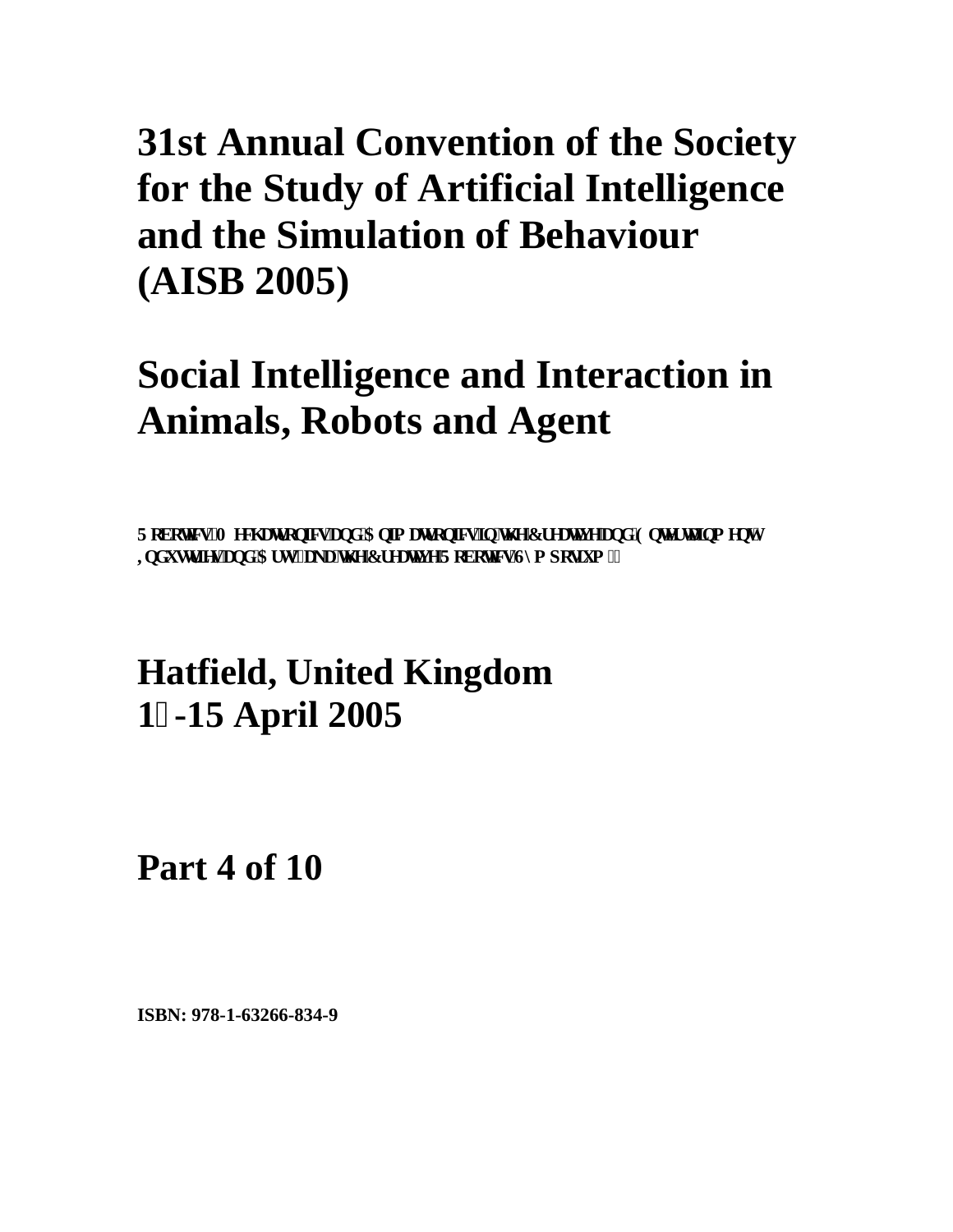| The AISB'05 Convention - Social Intelligence and Interaction in Animals, Robots and Agents i<br>K.Dautenhahn      |
|-------------------------------------------------------------------------------------------------------------------|
| Symposium Preface - Robotics, Mechatronics and Animatronics in the Creative and<br>Tony Hirst & Ashley Green      |
| <b>A Recent History?</b>                                                                                          |
| SAM, The Senster and the Bandit: Early Cybernetic Sculptures by Edward Ihnatowicz 1<br>Aleksandar Zivanovic       |
| <b>Reaching Out</b>                                                                                               |
| The Development and Effectiveness of the CYCLER Educational Presentation Robots 8<br>Martin Smith & David Buckley |
| Karen Bultitude, Ben Johnson, Frank Burnet, Dylan Evans & Alan Winfield                                           |
| Martin Smith & David Buckley                                                                                      |
| <b>Giving it Meaning</b>                                                                                          |
| Albert van Breemen                                                                                                |
| Marc Böhlen                                                                                                       |
| Daniel A. Bisig & Adrianne Wortzel                                                                                |
| <b>State of the Art</b>                                                                                           |
| Mike Blow                                                                                                         |
| Darren Southee, Julie Henry & Giles Perry                                                                         |

There Does Not, in Fact, Appear to be a Plan: A Collaborative Experiment in Creative Robotics…... 58 *Jon Bird, Bill Bigge, Mike Blow, Richard Brown, Ed Clive, Rowena Easton, Tom Grimsey, Garvin Haslett & Andy Webster*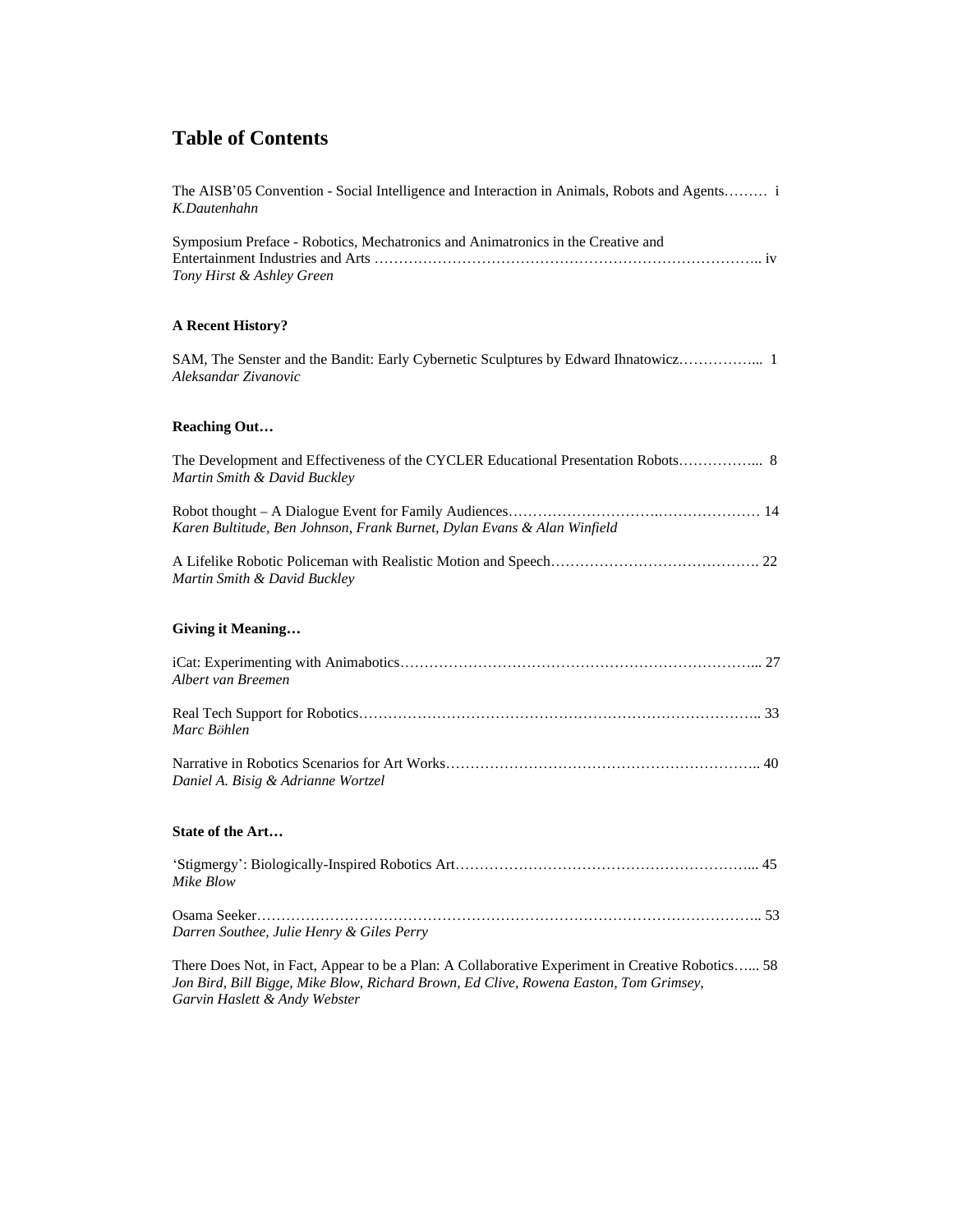## **Social Intelligence and Interaction in Animals, Robots and Agent**

Tqdqv<sup>*Eqo*</sup> rcpkqpu $\lt$ Hard Problems and Open **Challenges in Robot-Human Interaction**

**Hatfield, United Kingdom 1-15 April 2005**

**Part 5 of 10**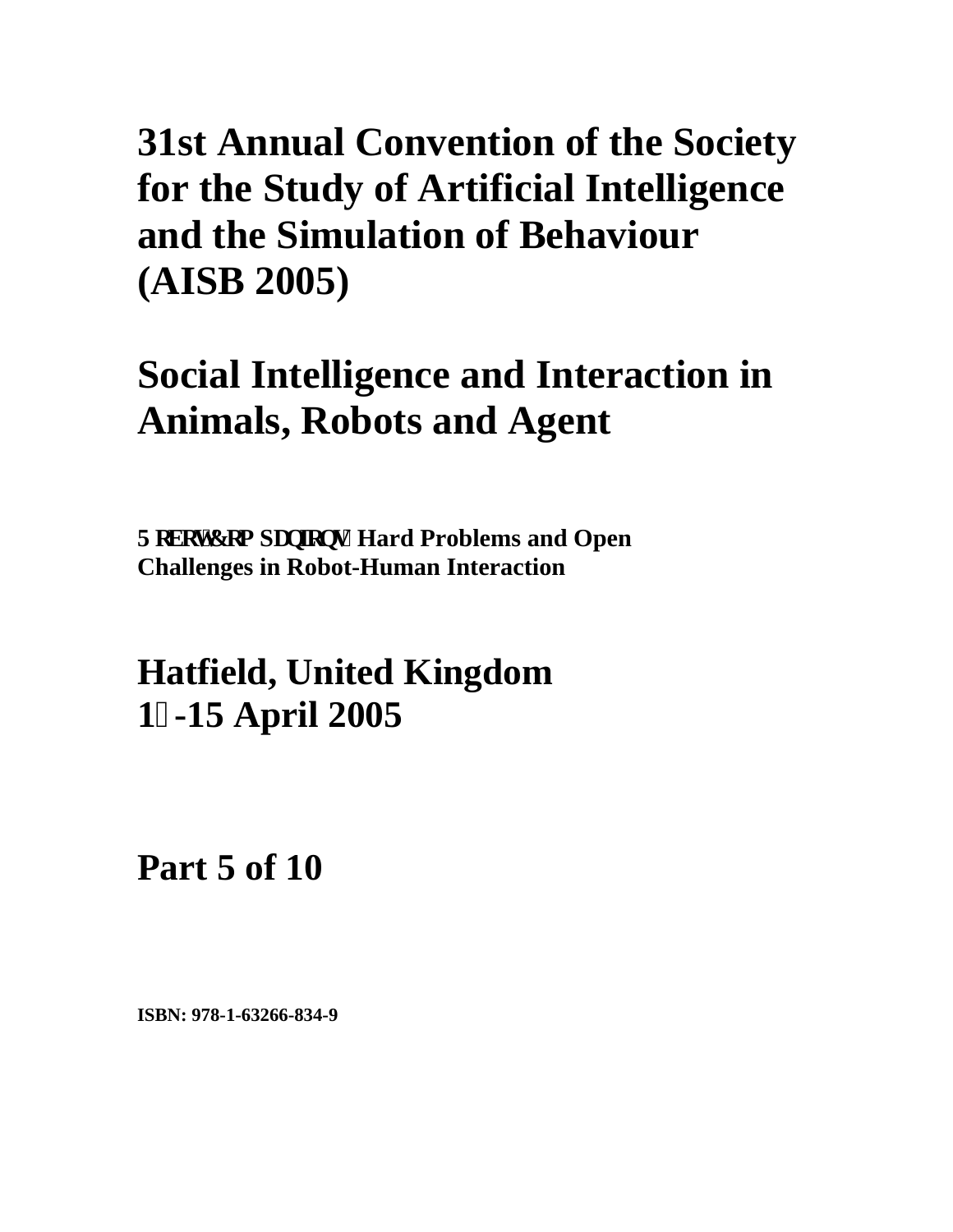| The AISB'05 Convention - Social Intelligence and Interaction in Animals, Robots and Agents i<br>K.Dautenhahn                                                                                                           |
|------------------------------------------------------------------------------------------------------------------------------------------------------------------------------------------------------------------------|
| Kerstin Dautenhahn, René te Boekhorst                                                                                                                                                                                  |
| Christoph Bartneck, Tatsuya Nomura, Takayuki Kanda, Tomohiro Suzuki, Kennsuke Kato                                                                                                                                     |
| Meurig Beynon, Antony Harfield, Sunny Chang                                                                                                                                                                            |
| Aude Billard                                                                                                                                                                                                           |
| Guido Bugmann                                                                                                                                                                                                          |
| Catherina Burghart, Roger Haeussling                                                                                                                                                                                   |
| "Robotic Rich" Environments for Supporting Elderly People at Home: the RobotCare Experience 32<br>Amedeo Cesta, Alessandro Farinelli, Luca Iocchi, Riccardo Leone, Daniele Nardi,<br>Federico Pecora, Riccardo Rasconi |
| Henrik I. Christensen, Elena Pacchierotti                                                                                                                                                                              |
| M. V. Giuliani, M. Scopelliti, F. Fornara                                                                                                                                                                              |
| Takayuki Kanda, Hiroshi Ishiguro                                                                                                                                                                                       |
| P. Marti, F. Fano, V. Palma, A. Pollini, A. Rullo, T. Shibata                                                                                                                                                          |
| Chrystopher L. Nehaniv                                                                                                                                                                                                 |
| Robots as Isolators or Mediators for Children with Autism? A Cautionary Tale 82<br>Ben Robins, Kerstin Dautenhahn, Janek Dubowski                                                                                      |
| Bringing it all together: Integration to study embodied interaction with a robot companion 89<br>Jannik Fritsch, Britta Wrede, Gerhard Sagerer                                                                         |
| Takanori Shibata, Kazuyoshi Wada, Tomoko Saito, Kazuo Tanie                                                                                                                                                            |
| Practical and Methodological Challenges in Designing and Conducting Human-Robot<br>Michael L. Walters, Sarah Woods, Kheng Lee Koay, Kerstin Dautenhahn                                                                 |
| Jutta Weber                                                                                                                                                                                                            |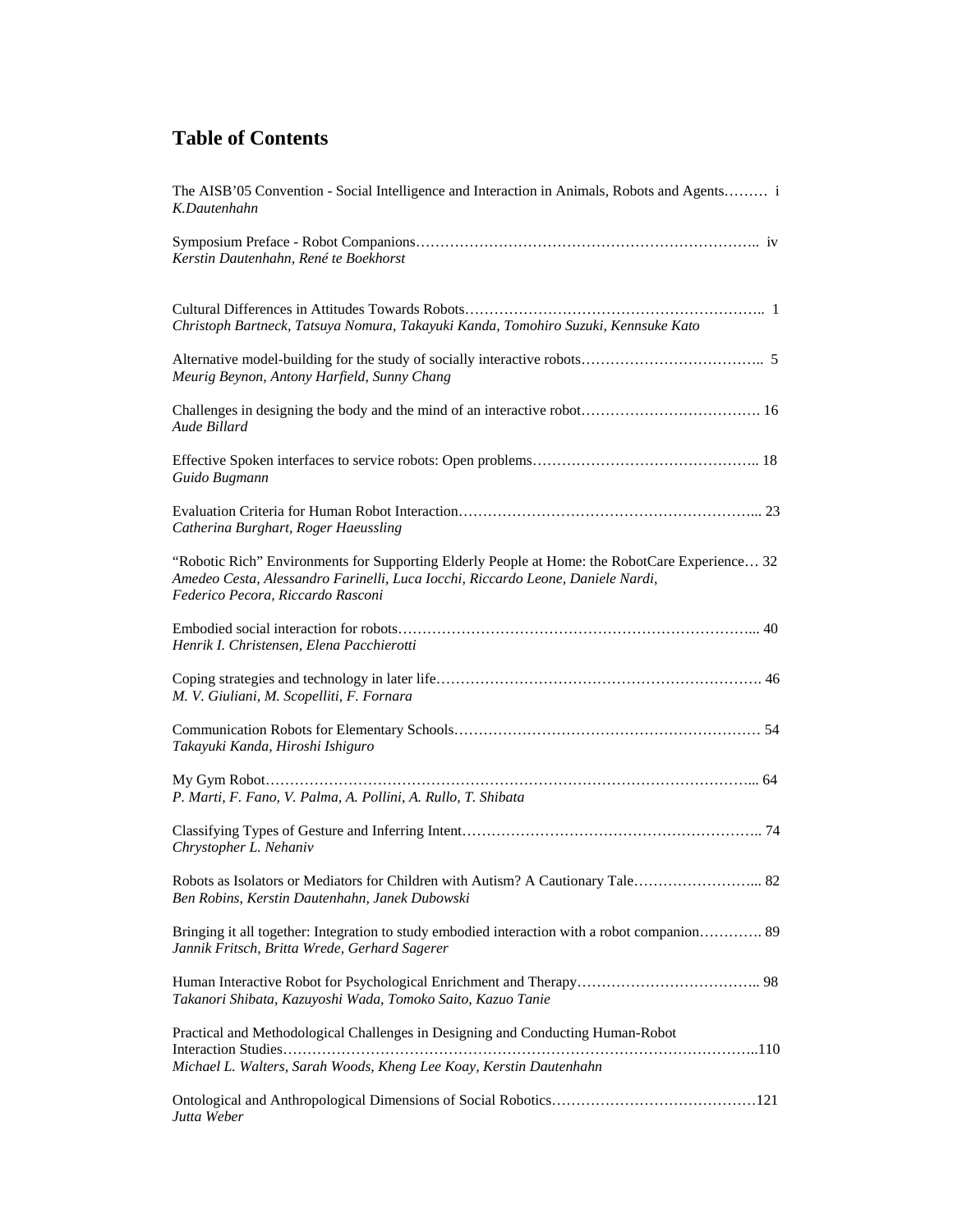| Sarah Woods, Kerstin Dautenhahn, Joerg Schulz                                                     |  |
|---------------------------------------------------------------------------------------------------|--|
| <b>Poster presentations</b>                                                                       |  |
| The necessity of enforcing multidisciplinary research and development of embodied<br>Julie Hillan |  |
| Cory D. Kidd, Cynthia Breazeal                                                                    |  |
| Blay Whitby                                                                                       |  |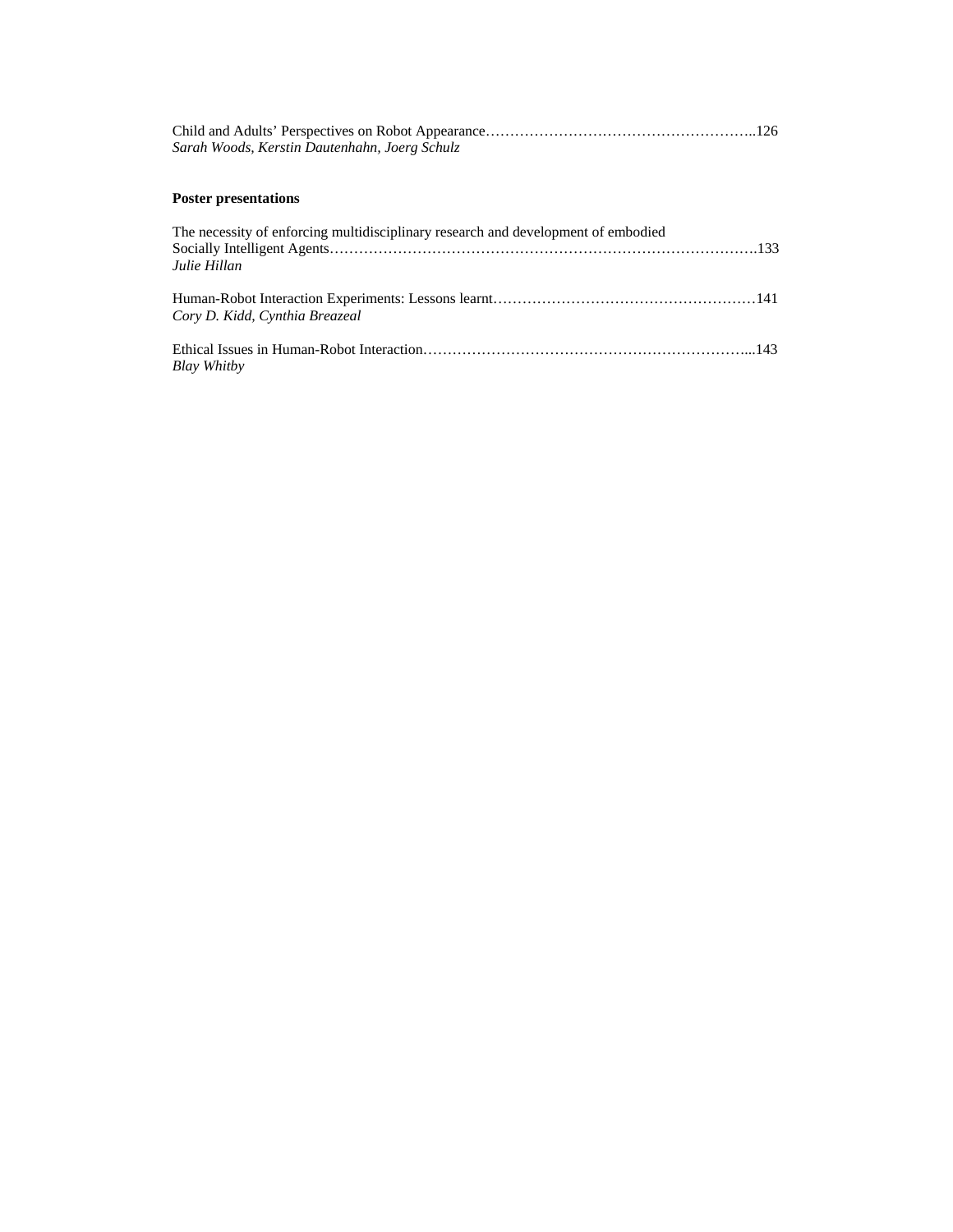## **Social Intelligence and Interaction in Animals, Robots and Agent**

 ${\bf E}$ qpxgt ux vkqpcrlKphyt o cykeu'hyt 'Uwr r gt ykpi 'Ugek:rlKpygnki gpeg'cpf' 'Kpygt ceykgp<'Uswcykgpcrl'' cpf 'Gpxk qpo gpwrlKphqto cvkqp'Gphqtekpi 'Kpxqnxgo gpv'kp'Eqpxgtucvkqp''

### **Hatfield, United Kingdom 1-15 April 2005**

**Part 6 of 10**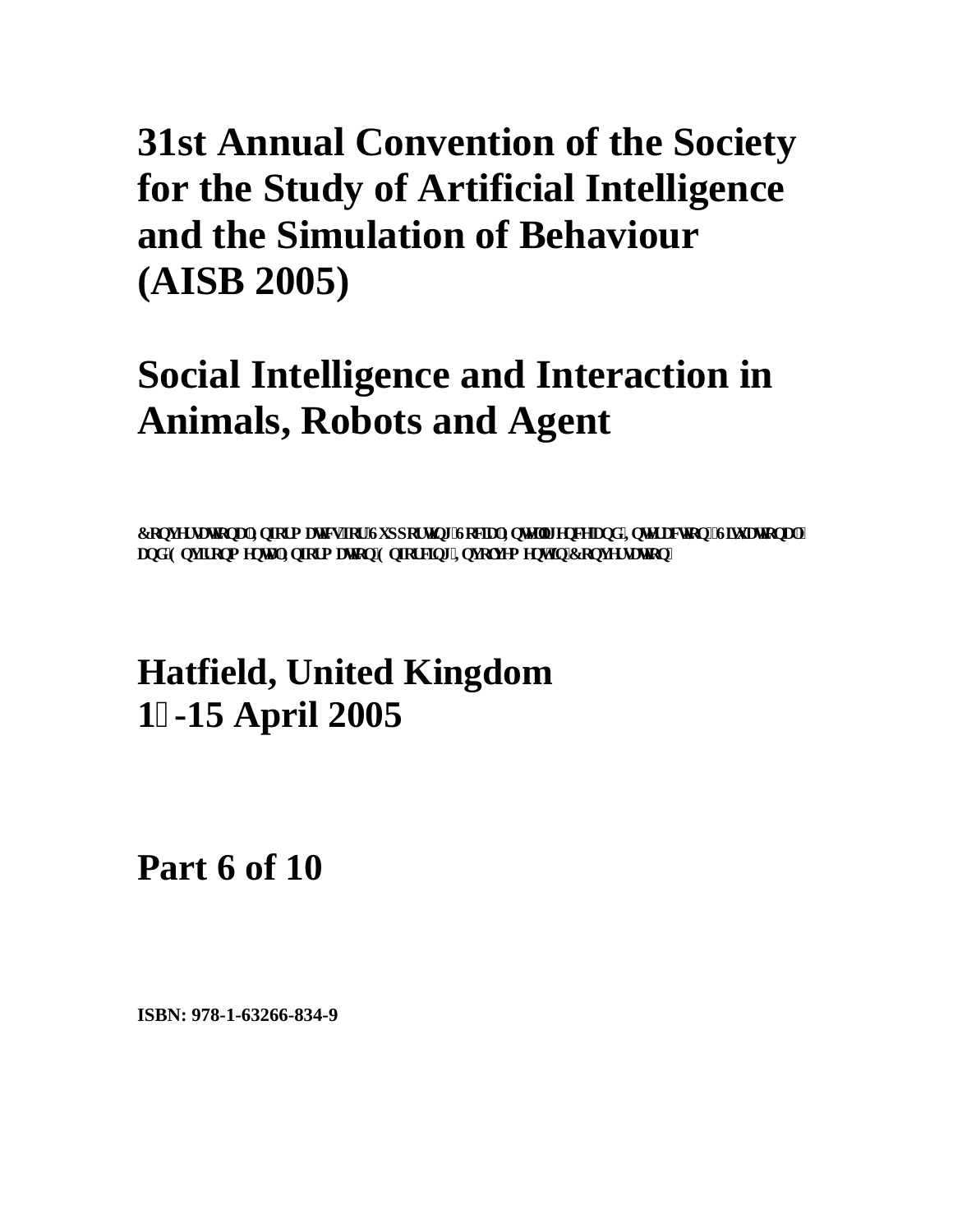The AISB'05 Convention - Social Intelligence and Interaction in Animals, Robots and Agents…….. i *K.Dautenhahn*  Symposium Preface - Conversational Informatics for Supporting Social Intelligence & Interaction... iv *Yukiko I. Nakano and Toyoaki Nishida*  Conversational Agents, Humorous Act Construction, and Social Intelligence……………………….. 1 *Anton Nijholt*  DigitalBlush: Towards a self-conscious community………………………………………………….. 9 *Asimina Vasalou and Jeremy Pitt*  Mining Social Networks in Message Boards……………………………………………………….…. 18 *Naohiro Matsumura, David E. Goldberg and Xavier Llorà*  Engagement During Dialogues with Robots [Invited talk] ..…………………………………………. 27 *Candace L. Sidner, Christopher Lee and Cory Kidd*  A Two-layered Approach to Make Human-Robot Interaction Social and Robust……………………. 32 *Yong Xu, Takashi Tajima, Makoto Hatakeyama, Yasuyuki Sumi and Toyoaki Nishida*  Establishing Natural Communication Environment between a Human and a Listener Robot………... 42 *Yoshiyasu Ogasawara, Masashi Okamoto, Yukiko I. Nakano and Toyoaki Nishida*  Reading of intentions that appear as diverse nonverbal information in face-to-face communication... 52 *Yoshimasa Ohmoto, Kazuhiro Ueda and Takanori Komatsu*  An Embodied Conversational Agent for Interactive Videogame Environments…………..…………. 58 *Ian Kenny and Christian Huyck*  Identifying Affectemes: Transcribing Conversational Behaviour……………………………….……. 64 *Lesley Axelrod and Kate Hone*  Towards Context-Based Visual Feedback Recognition for Embodied Agents………………….……. 69 *Louis-Philippe Morency, Candace Sidner and Trevor Darrell*  Interactive e-Hon: Translating Web Contents into a Storybook World………………………………. 73 *Kaoru Sumi and Katsumi Tanaka*  Sustainable Knowledge Globe: A System for Supporting Content-oriented Conversation..…………. 80 *Hidekazu Kubota, Yasuyuki Sumi and Toyoaki Nishida*  Supporting the Creation of Immersive CG Contents with Enhanced User Involvement…………..…. 87 *Masashi Okamoto, Kazunori Okamoto, Yukiko I. Nakano and Toyoaki Nishida*  Interactive Media for Gently Giving Instructions -Basic idea of watching and teaching users………. 97 *Takuya Kosaka, Yuichi Nakamura, Yuichi Ohta and Yoshinari Kameda*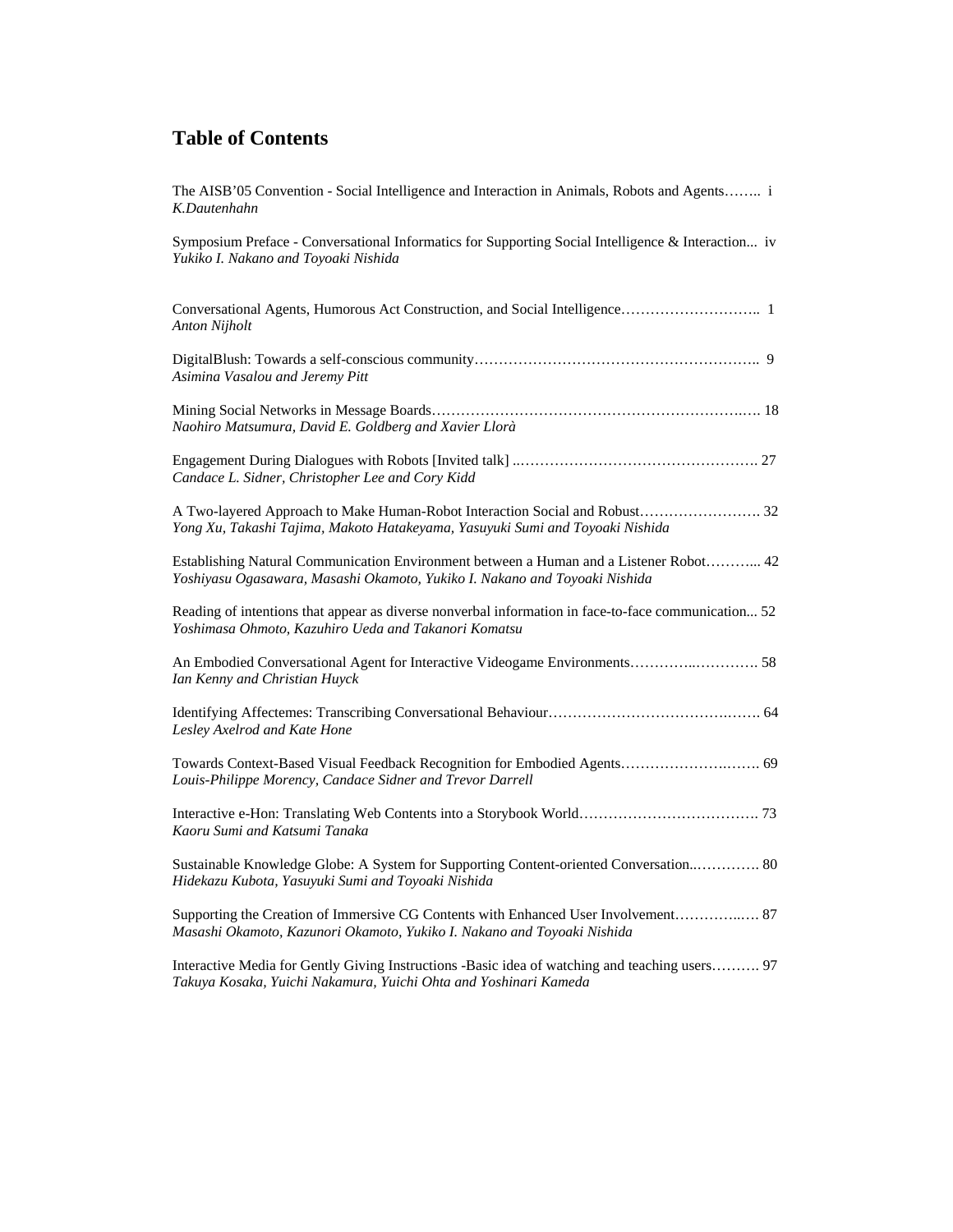| Karlo Smid, Igor S. Pandzic and Viktorija Radman                                                                                                                                 |
|----------------------------------------------------------------------------------------------------------------------------------------------------------------------------------|
| An Audiovisual Information Fusion Approach to Analyze the Communication Atmosphere113<br>Tomasz M. Rutkowski, Koh Kakusho, Michihiko Minoh, Victor V. Kryssanov and Anca Ralescu |
| Soh Masuko and Junichi Hoshino                                                                                                                                                   |
| Awareness of Perceived World and Conversational Engagement by Conversational Agents128<br>Yukiko I. Nakano and Toyoaki Nishida                                                   |
| Eye Movement as an Indicator of Users' Involvement with Embodied Interfaces at the Low Level136<br>Chunling Ma, Helmut Prendinger and Mitsuru Ishizuka                           |
| Informing the Design of Embodied Conversational Agents by Analyzing Multimodal<br>Matthias Rehm and Elisabeth André                                                              |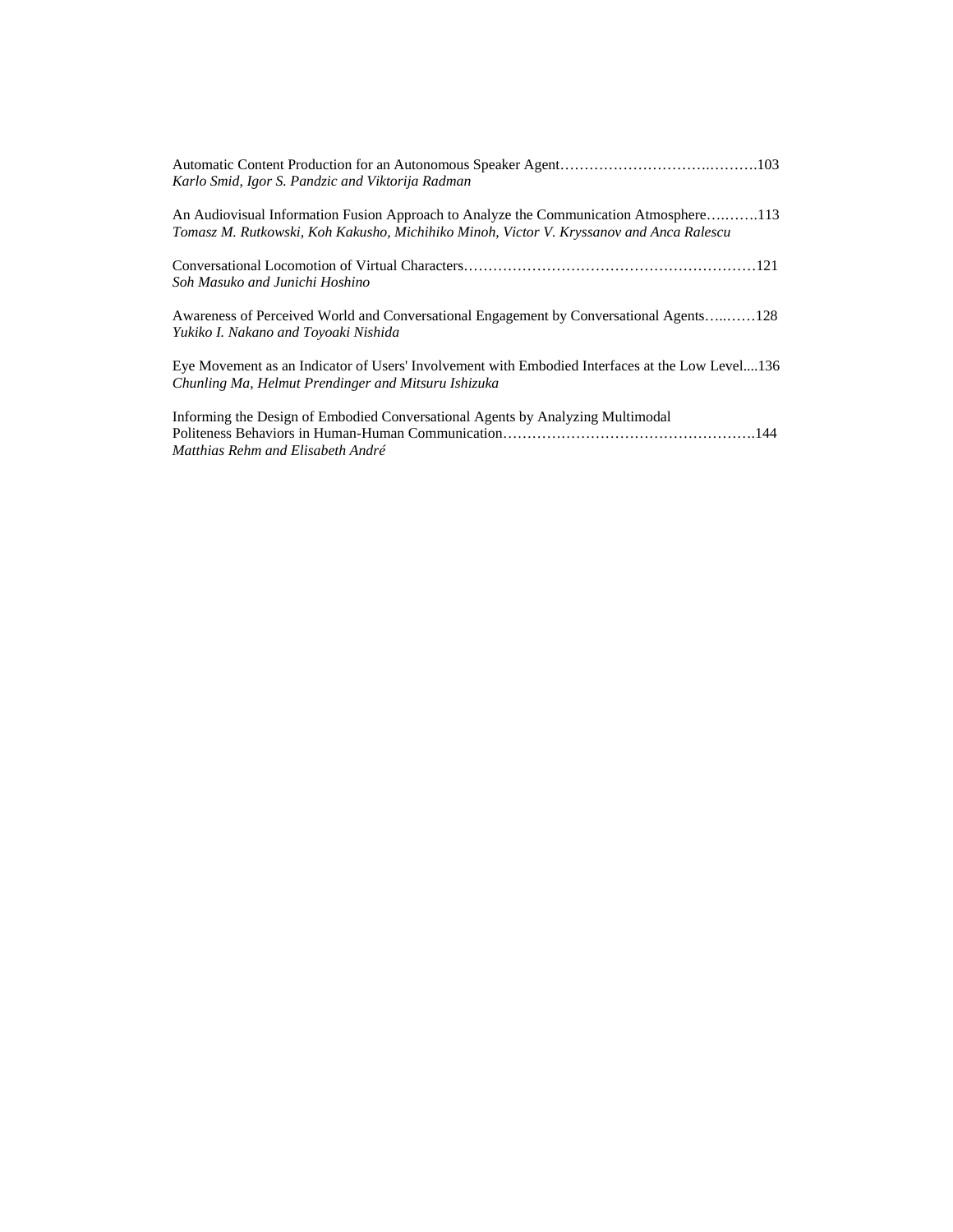## **Social Intelligence and Interaction in Animals, Robots and Agent**

PgzvI gpgt cvkqp'crrt qcej gu'vq'O cej kpg'Eqpuekqwupguuk Ko ci kpcvkqp.''' **F** gxgmr o gpv.'Ipvgt uwdlgevksk [.'cpf 'Go dqf lo gpv'

### **Hatfield, United Kingdom 1-15 April 2005**

**Part 7 of 10**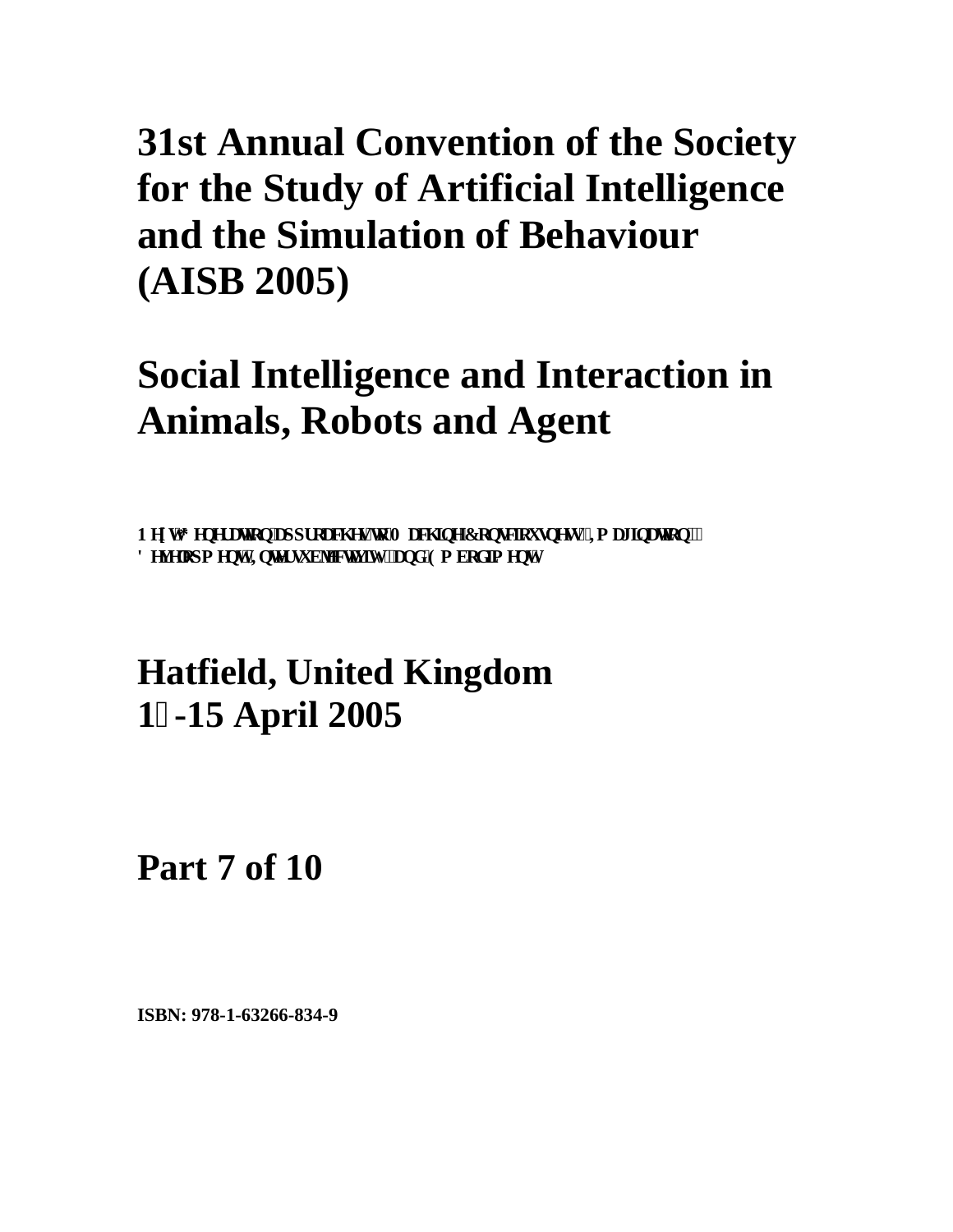| The AISB'05 Convention - Social Intelligence and Interaction in Animals, Robots and Agents i<br>K.Dautenhahn                           |
|----------------------------------------------------------------------------------------------------------------------------------------|
| Ron Chrisley, Rob Clowes and Steve Torrance                                                                                            |
| Ron Chrisley, Rob Clowes and Steve Torrance                                                                                            |
| Susan Stuart                                                                                                                           |
| Pentti O. A. Haikonen                                                                                                                  |
| Consciousness, Emotion, and Imagination: A Brain-Inspired Architecture for<br>Murray Shanahan                                          |
| Takashi Ikegami                                                                                                                        |
| Antonio Chella, Marcello Frixione and Salvatore Gaglio                                                                                 |
| Jon Stening, Henrik Jacobsson and Tom Ziemke                                                                                           |
| <b>Steve Torrance</b>                                                                                                                  |
| Considerations of Machine Consciousness in the Context of Mental Therapy from<br>Tatsuya Nomura, Koichi Takaishi and Tatsunori Hashido |
| David J Calverley                                                                                                                      |
| David Gamez                                                                                                                            |
| Tibor Bosse, Catholijn M. Jonker and Jan Treur                                                                                         |
| Emergence of Body Image and the Dichotomy of Sensory and Motor Activity104<br>Hiroyuki Iizuka and Takashi Ikegami                      |
| Igor Aleksander, Mercedes Lahnstein and Rabinder Lee                                                                                   |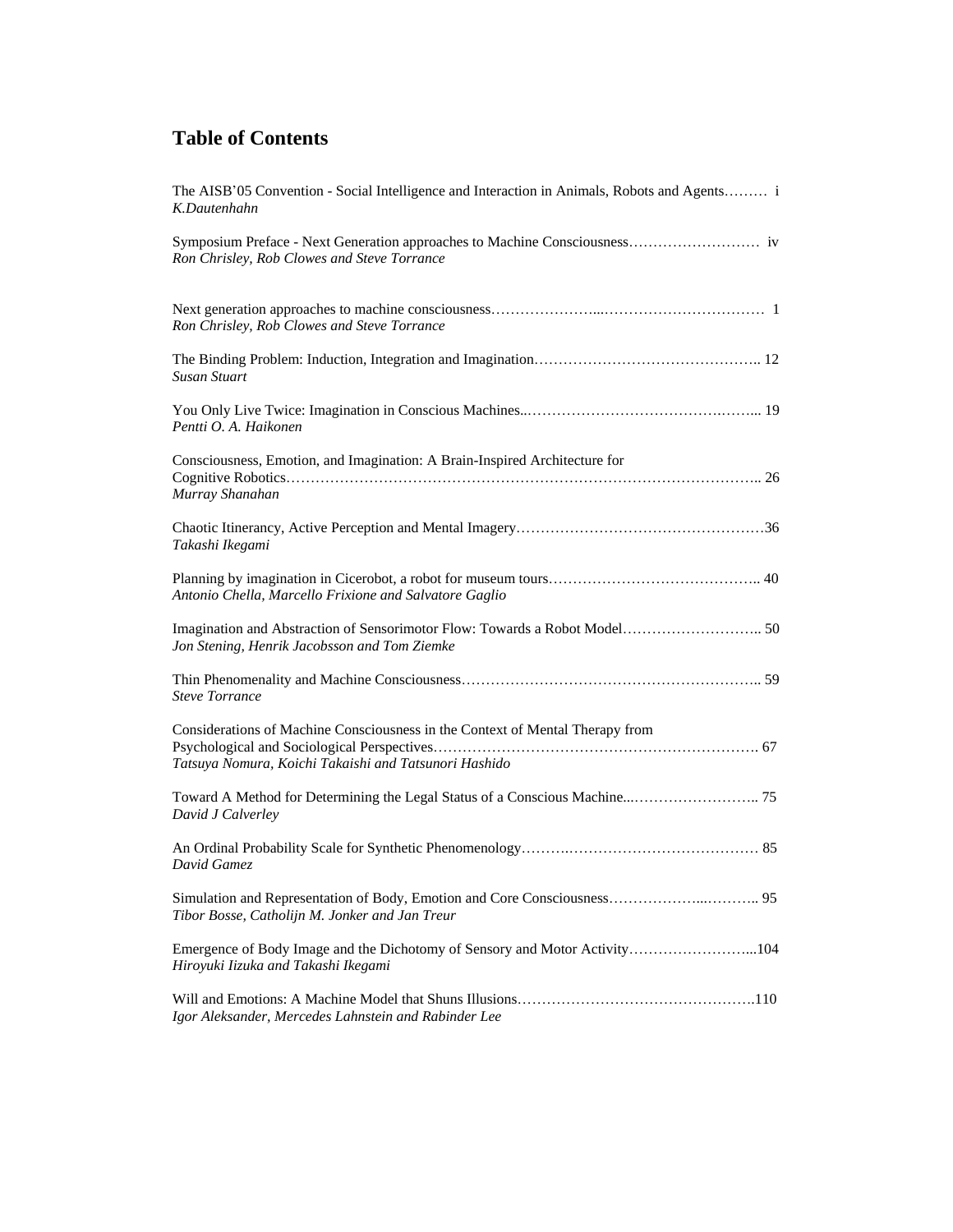## **Social Intelligence and Interaction in Animals, Robots and Agent**

**Normative Multi-Agent Systems** 

### **Hatfield, United Kingdom 1-15 April 2005**

**Part 8 of 10**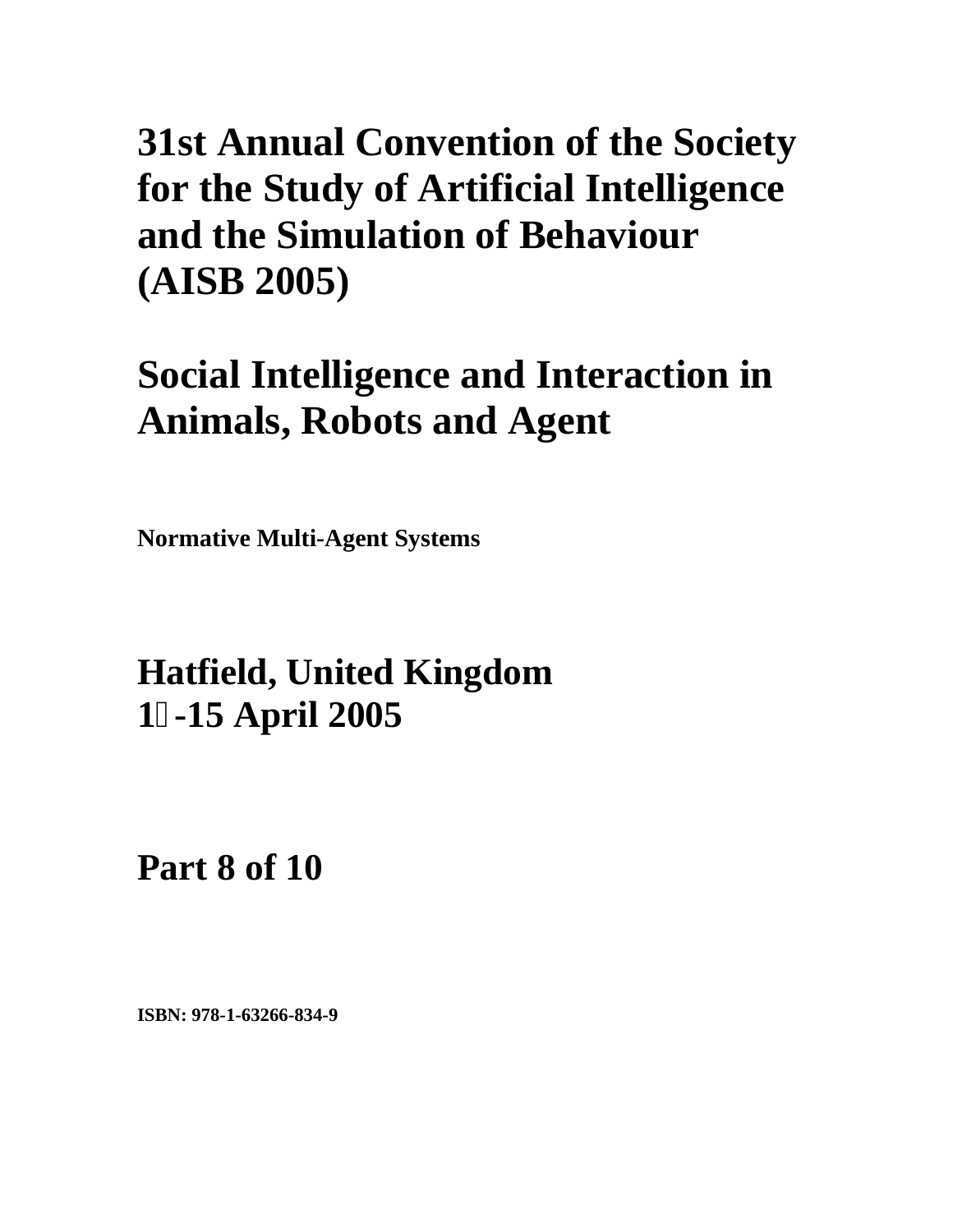| The AISB'05 Convention - Social Intelligence and Interaction in Animals, Robots and Agents i<br>K.Dautenhahn                                                               |
|----------------------------------------------------------------------------------------------------------------------------------------------------------------------------|
| Guido Boella, Leon van der Torre, and Harko Verhagen                                                                                                                       |
| Guido Boella, Leender van der Torre, and Harko Verhagen                                                                                                                    |
| A Framework for the Design of Self-Regulation of Open Agent-based Electronic Marketplaces 8<br>Christian S. Hahn, Bettina Fley, and Michael Florian                        |
| Fabiola López y Lopéz, Michael Luck, and Mark d'Inverno                                                                                                                    |
| Rodger Kibble                                                                                                                                                              |
| Luigi Sauro                                                                                                                                                                |
| Impact of Multiple Normative Systems on Organization Performance of<br>Tamaki Horii, Yan Jin, and Raymond E. Levitt                                                        |
| Increasing Software Infrastructure Dependability through a Law Enforcement Approach 65<br>Gustavo Carvalho, Rodrigo Paes, Ricardo Choren, Paulo Alencar, and Carlos Lucena |
| My Agents Love to Conform: Emotions, Norms, and Social Control in Natural and<br>Christian von Scheve, Daniel Moldt, Julia Fix, and Rolf von Lüde                          |
| Fariba Sadri, Francesca Toni, and Kostas Stathis                                                                                                                           |
| On the Potential of Norm-Governed Behavior in Different Categories of Artificial Societies 97<br>Paul Davidsson and Stefan Johansson                                       |
| Ontological Aspects of the Implementation of Norms in Agent-Based Electronic Institutions104<br>Davide Grossi, Huib Aldewereld, Javier Vázquez-Salceda, and Frank Dignum   |
| Matthew J. Hoffmann                                                                                                                                                        |
| Marco Alberti, Marco Gavanelli, Evelina Lamma, Paola Mello, Paolo Torroni,<br>and Giovanni Sartor                                                                          |
| Lloyd Kamara, Jeremy Pitt, and Marek Sergot                                                                                                                                |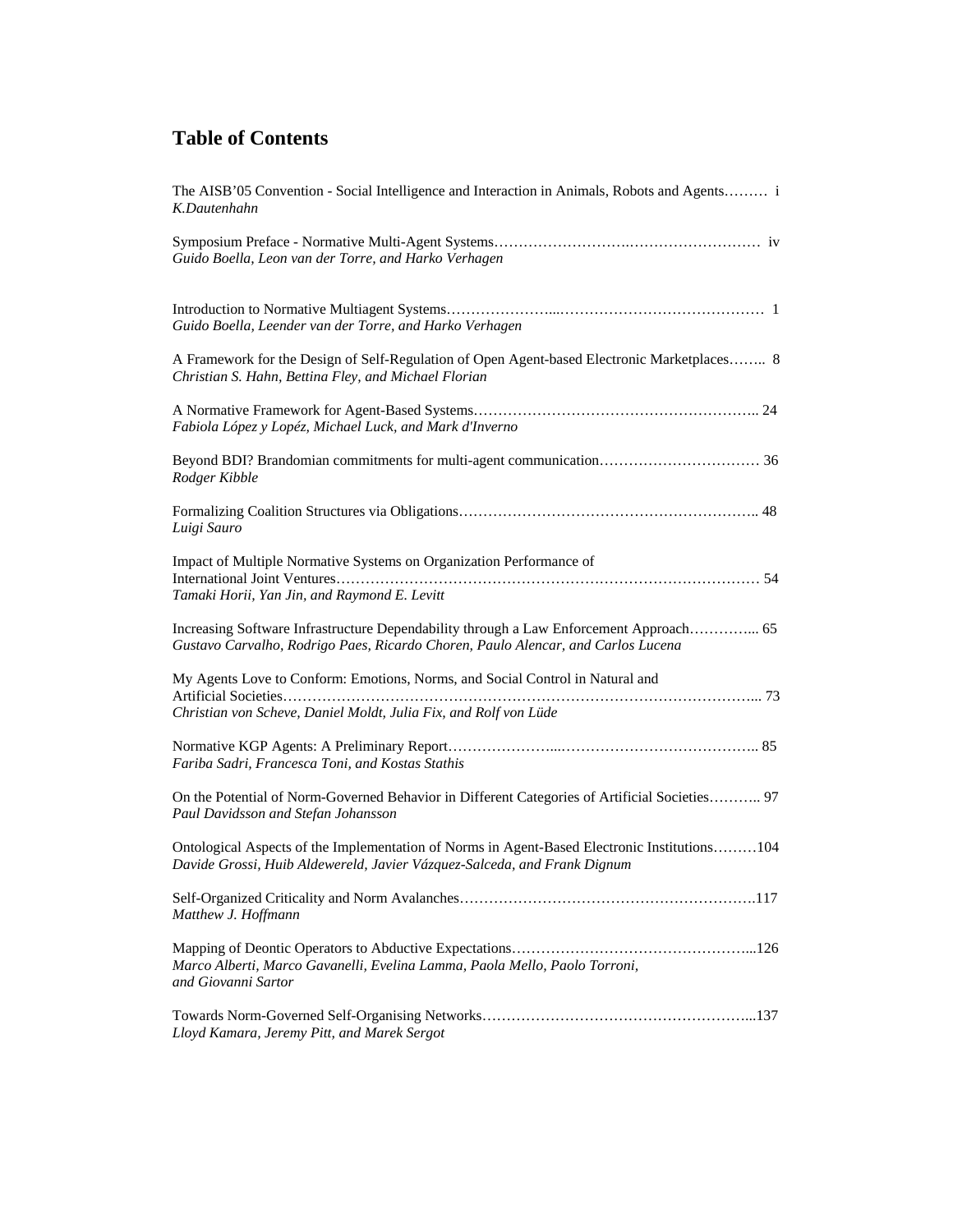## **Social Intelligence and Interaction in Animals, Robots and Agent**

**Collard Text Texture In Eqs. r** Texture Indian Upper Upper Collars Collection Texture In Texture In Texture In U Ugelgylgu'Go gti lpi 'CtyltlelcriUgelgylgu'Gpi lpggt lpi 'y lsj 'UgelcriO gwr j qtu''

### **Hatfield, United Kingdom 1-15 April 2005**

**Part 9 of 10**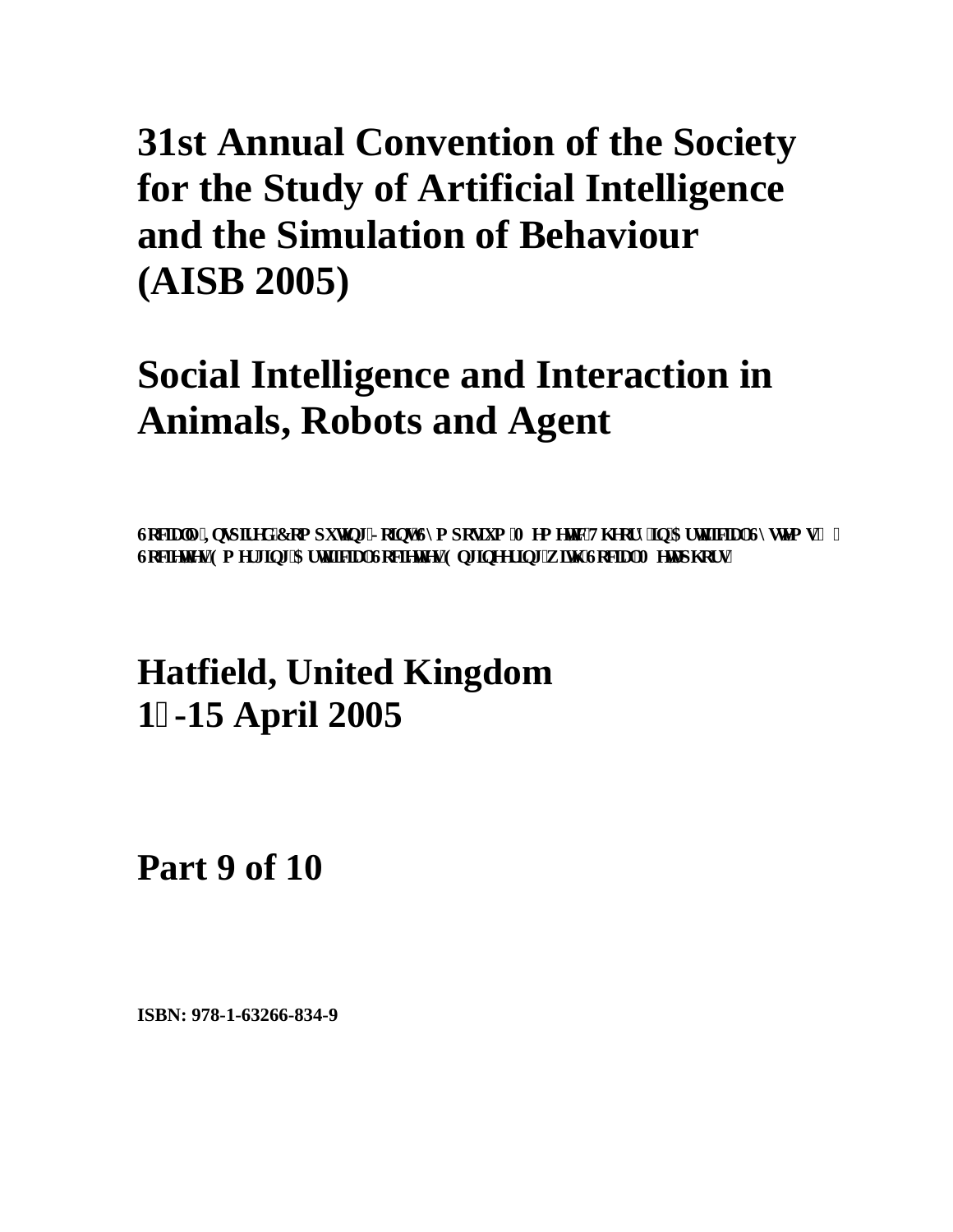| The AISB'05 Convention - Social Intelligence and Interaction in Animals, Robots and Agents i<br>K.Dautenhahn                                      |
|---------------------------------------------------------------------------------------------------------------------------------------------------|
| Bruce Edmonds, Nigel Gilbert, Steven Gustafson, David Hales, and Natalio Krasnogor                                                                |
|                                                                                                                                                   |
| Natalio Krasnogor and Steven Gustafson                                                                                                            |
| W. B. Langdon                                                                                                                                     |
| Operationalization of Meme Selection Criteria: Methodologies to Empirically Test<br>Klaas Chielens and Francis Heylighen                          |
| Agner Fog                                                                                                                                         |
| A Dynamic Network Flow Theoretical Model of Information Diffussion 27<br>Peter T. Breznay                                                         |
| Stigmergetic Communication for Cooperative Agent Routing in Virtual Environments 37<br>Steffen Priesterjahn, Andreas Goebels and Alexander Weimer |
| Alexander Weimer, Steffen Priesterjahn and Andreas Goebels                                                                                        |
|                                                                                                                                                   |
| Nigel Gilbert                                                                                                                                     |
| Nigel Gilbert, Stephan Schuster, Matthijs den Besten and Lu Yang                                                                                  |
| B.G.W. Craenen and B. Paechter                                                                                                                    |
| A.R. Griffioen, M.C. Schut, A.E. Eiben, Á. Bontovics, Gy. Hévízi and A. Lõrincz                                                                   |
| Language evolution in large populations of autonomous agents: issues in scaling 80<br>Paul Vogt and Federico Divina                               |
| Peter Andras, John Lazarus, Gilbert Roberts and Steven J Lynden                                                                                   |
| The Emergence of Symbiotic Groups Resulting From Skill - Differentiation and Tags 95<br><b>Bruce Edmonds</b>                                      |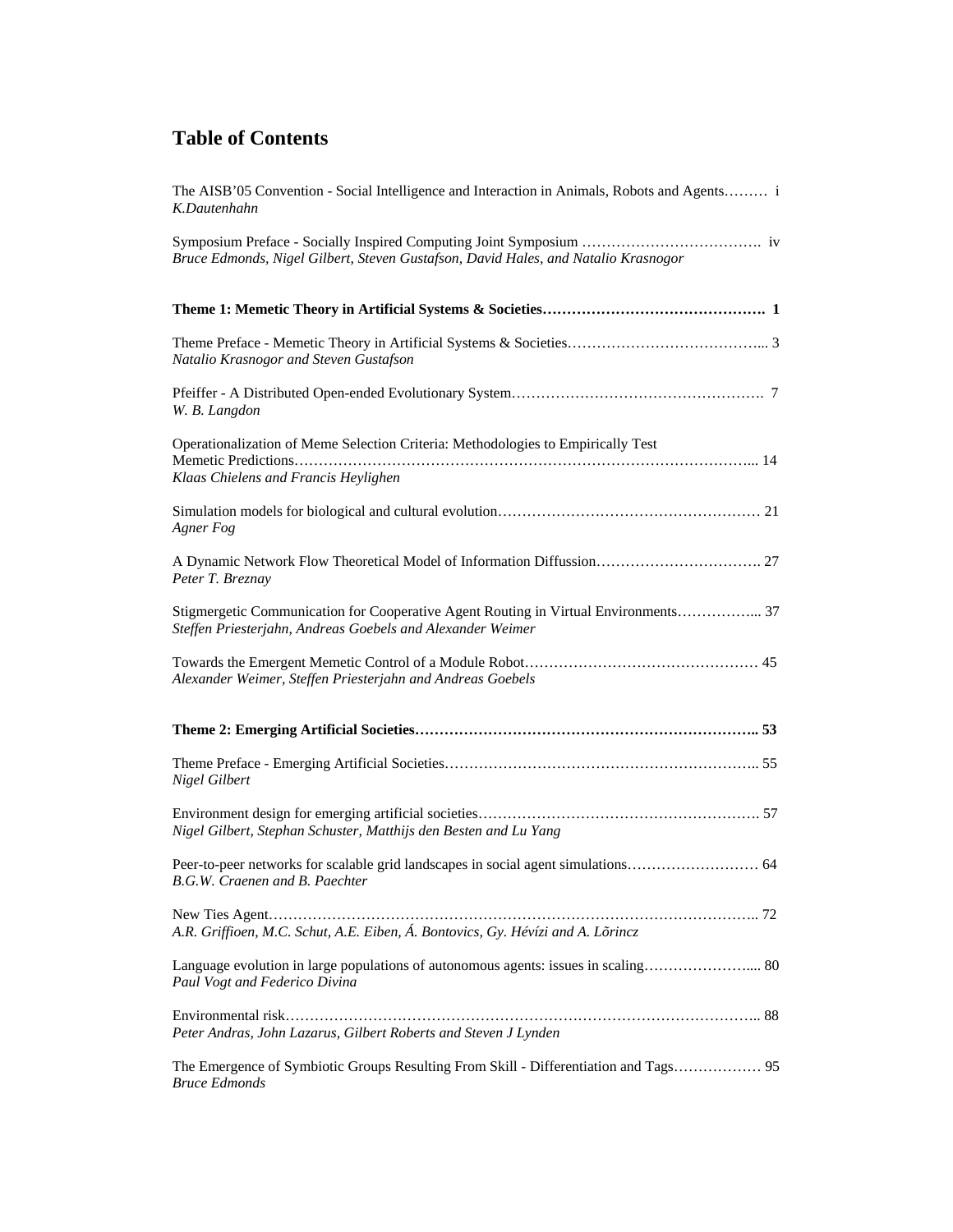| Stephen M. Younger                                                                                                                                                    |
|-----------------------------------------------------------------------------------------------------------------------------------------------------------------------|
| Finding Cooperative (tag-based) Stereotypes with Semi-Automated Searching 109<br>David Hales                                                                          |
|                                                                                                                                                                       |
| David Hales and Bruce Edmonds                                                                                                                                         |
| Márk Jelasity                                                                                                                                                         |
| <b>Bruce Edmonds</b>                                                                                                                                                  |
| Comparison of Reproduction Schemes in an Artificial Society for Cooperative Gathering135<br>A.E. Eiben, G.S. Nitschke, and M.C. Schut                                 |
| A Social Semantic Infrastructure for Decentralised Systems Based on Specification-Carrying<br>Giovanna Di Marzo Serugendo and Michel Deriaz                           |
| Towards a Simulation Tool for Evaluating Dynamic Reorganization of Agent Societies153<br>Virginia Dignum, Frank Dignum, Vasco Futado, Adriano Melo, and Liz Sonenberg |
| Paul Guyot and Alexis Drogoul                                                                                                                                         |
| Agent-based participatory simulation activities for the emergence of complex social behaviours170<br>Stefano Cacciaguerra, and Matteo Roffilli                        |
| David Hales                                                                                                                                                           |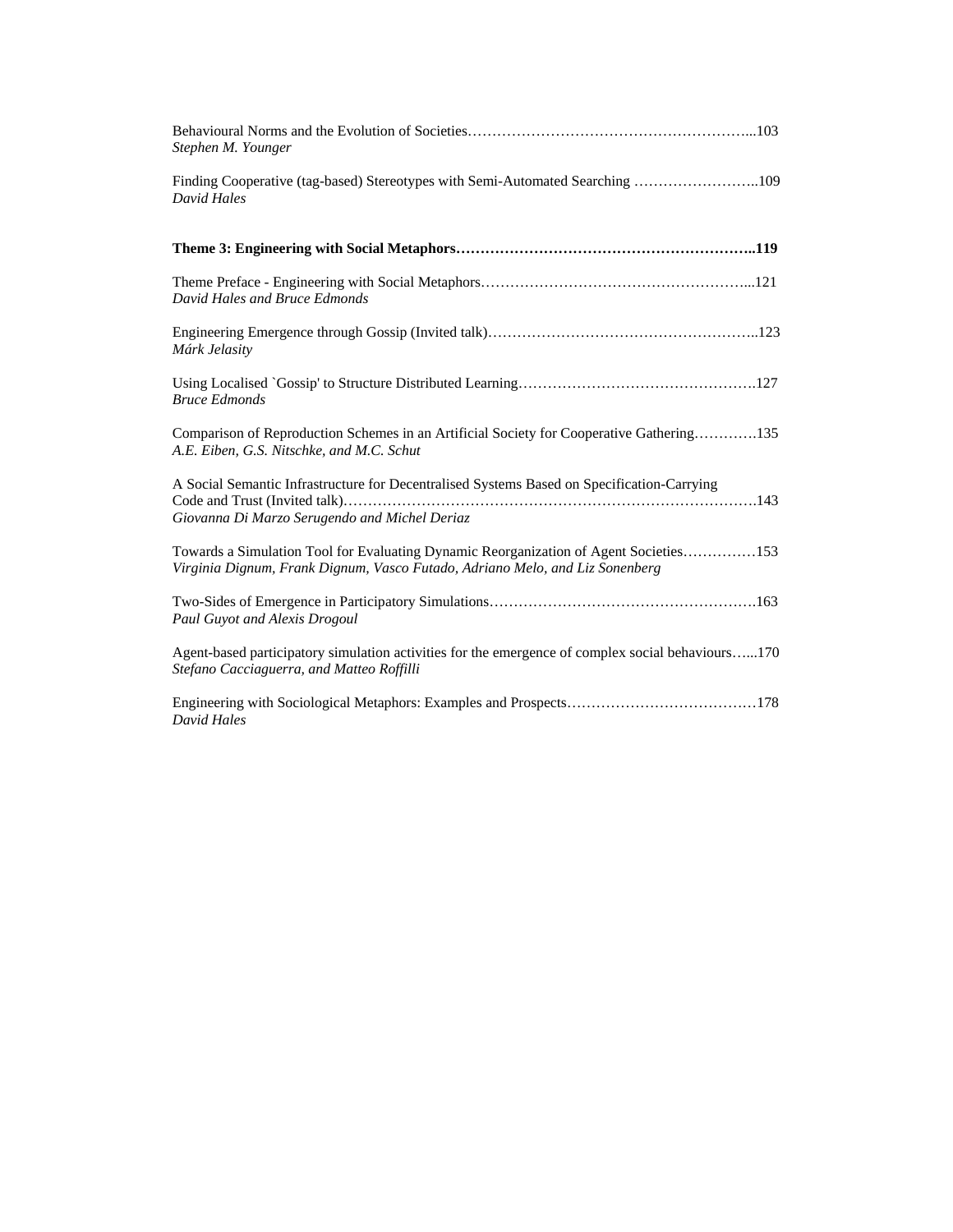## **Social Intelligence and Interaction in Animals, Robots and Agent**

Lqkpv'U{ o r qukwo 'qp'Xkt ww.riUqekcriCi gpvukUqekcriRt gugpeg'E wgu'lnt 'Xkt ww.ri'' **J** wo cpqlf u'Go rcyj le'Kpygtcevlqp'y laj 'U{pyj gyle'Ej ctcevgtu'O lpf 'O lpf lpi 'Ci gpyu

### **Hatfield, United Kingdom 1-15 April 2005**

**Part 10 of 10**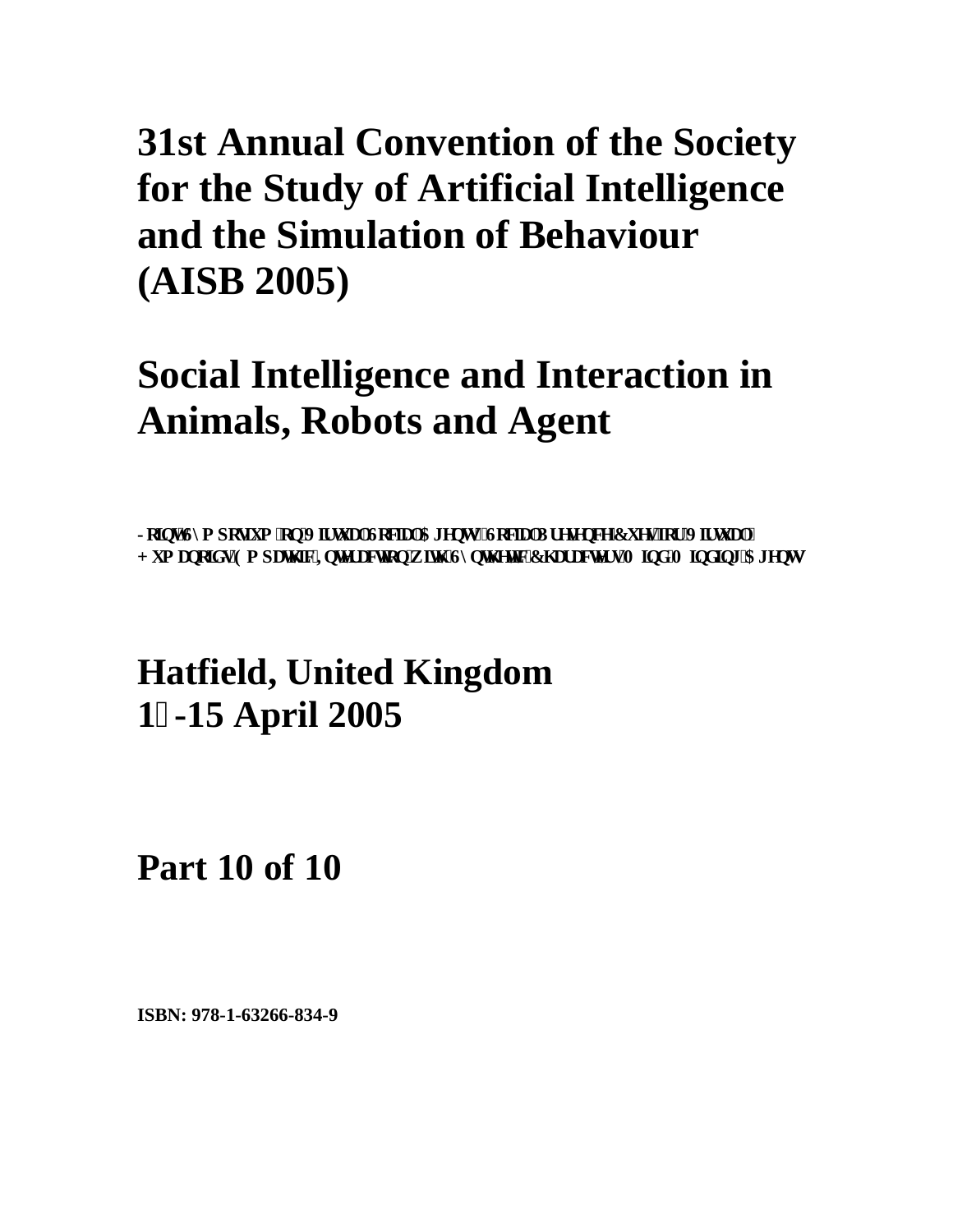| The AISB'05 Convention - Social Intelligence and Interaction in Animals, Robots and Agents i<br>K.Dautenhahn                      |
|-----------------------------------------------------------------------------------------------------------------------------------|
| Lynne Hall, Dirk Heylen, Stacy Marsella, Catherine Pelachaud, Peter Wallis and Sarah Woods                                        |
|                                                                                                                                   |
| Peter Wallis and Catherine Pelachaud                                                                                              |
| Antonella De Angeli                                                                                                               |
| Kristinn R. Thórisson                                                                                                             |
| Toward an Empirical Schema-Based Model of Interaction for Embedded                                                                |
| Stéphane Bonneaud, Gabriel Ripoche and Jean-Paul Sansonnet                                                                        |
| Peter Wallis and Emma Norling                                                                                                     |
| Towards Direction of Attention Detection for Conversation Initiation in Social Agents 37<br><b>Christopher Peters</b>             |
| Challenges Ahead: Head movements and other social acts during conversations 45<br>Dirk Heylen                                     |
| Reference and Gestures in Dialogue Generation: Three Studies with Embodied Conversational                                         |
| Paul Piwek, Judith Masthoff and Malin Bergenstråhle                                                                               |
|                                                                                                                                   |
| Lynne Hall and Sarah Woods                                                                                                        |
| Fiorella de Rosis, Addolorata Cavalluzzi, Irene Mazzotta and Nicole Novielli                                                      |
| India Morrison and Tom Ziemke                                                                                                     |
| The sense of well-being derived from empathy and attachment for a cohabitant character 80<br>Naoko Matsumoto and Akifumi Tokosumi |
| Marc Fabri and David Moore                                                                                                        |
| Lynne Newall and Lynne Hall                                                                                                       |